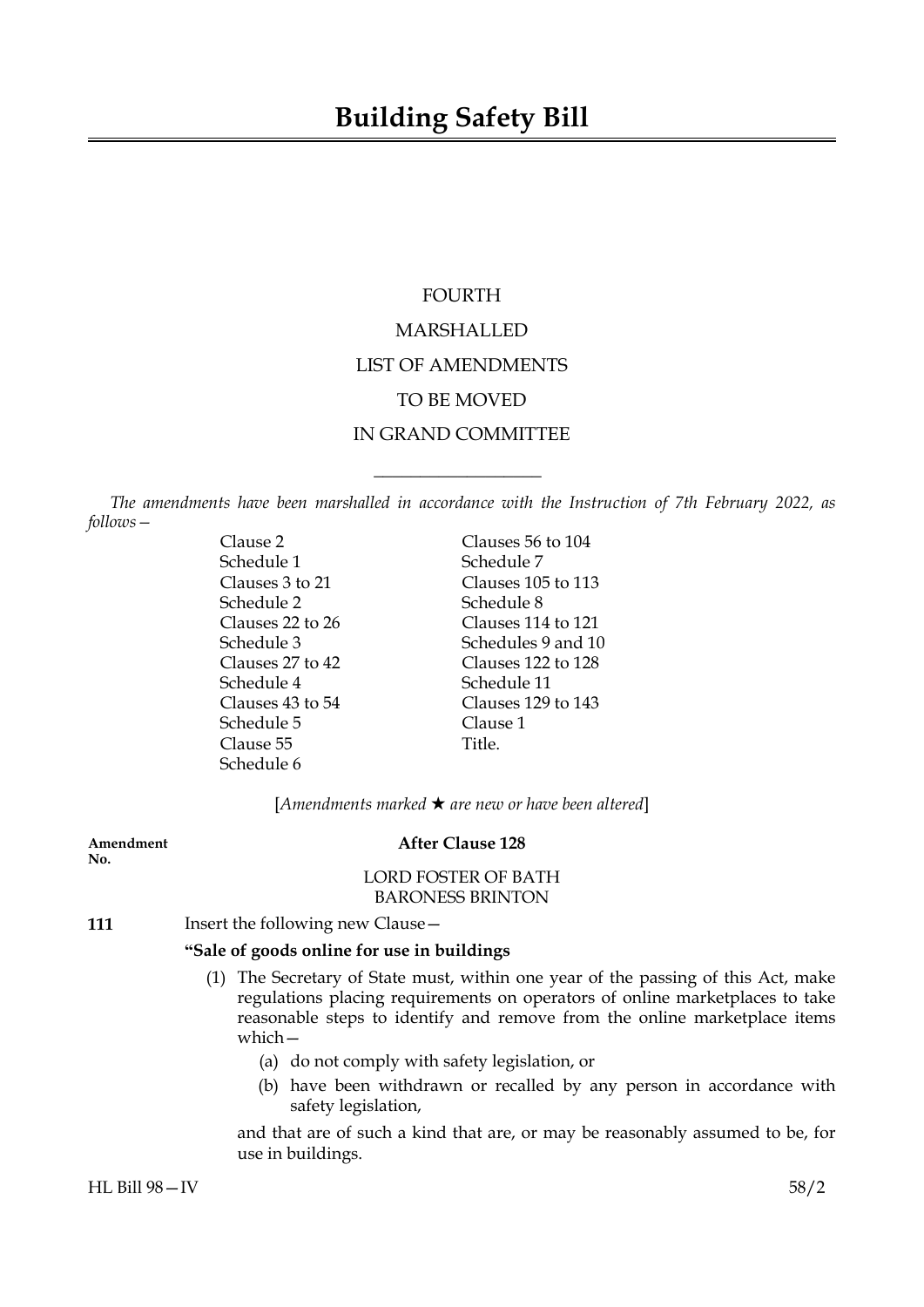- (2) Regulations made pursuant to subsection  $(1)$  -
	- (a) must specify what in the opinion of the Secretary of State constitutes "reasonable steps",
	- (b) may specify which items this section applies to, and
	- (c) may specify penalties for failure to comply with the regulations."

#### *Member's explanatory statement*

*The purpose of this Clause is to improve the safety of buildings by preventing the sale of faulty electrical goods that can cause fires. This is particularly important in high-rise buildings in which fires can, and in the past have, spread causing fatalities.*

### BARONESS PINNOCK

# **112** Insert the following new Clause -

# **"Construction products regulations**

- (1) Within six months of the day on which this Act is passed the Secretary of State must lay before Parliament regulations on the testing and certification of construction products and materials.
- (2) The regulations must make provision for—
	- (a) a public register of construction products and materials with information about the testing record of and any safety concerns relating to those products,
	- (b) the mandatory retesting of products that are critical to the safety of buildings,
	- (c) a consistent labelling and traceability system for construction products and materials, and
	- (d) any other measures the Secretary of State deems appropriate to implement recommendations made in Chapter 7 of the report of the Independent Review of Building Regulations and Fire Safety carried out by Dame Judith Hackitt.
- (3) The regulations required by this section are to be made under paragraph 1 of Schedule 11 to this Act."

#### *Member's explanatory statement*

*This amendment would require the Secretary of State to make regulations on the testing and certification of construction products and materials.*

### **Schedule 11**

### LORD GREENHALGH

**113** Page 222, line 23, leave out "sub-paragraph (2) does" and insert "the requirements specified in sub-paragraph (2) do"

#### *Member's explanatory statement*

*This amendment is to ensure a statutory instrument may contain both construction product regulations and regulations under the new Clause relating to cost contributions notices provided that the instrument is made subject to the draft affirmative procedure.*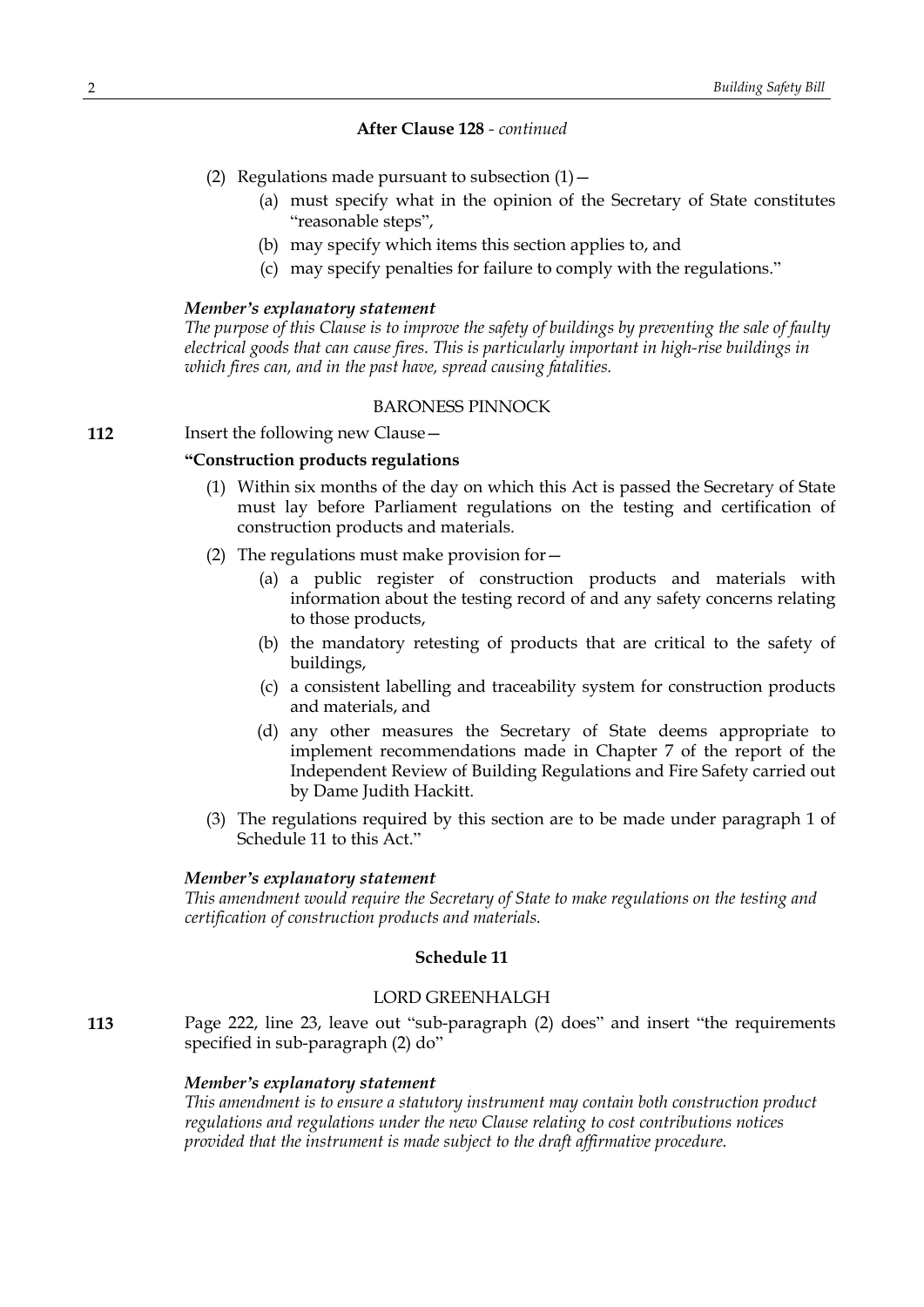# **After Schedule 11**

### LORD GREENHALGH

**114** Insert the following new Schedule —

### "SCHEDULE

### COSTS CONTRIBUTION NOTICES

### *Introduction*

1 This Schedule is about further provision that may be made by regulations under section (*Costs contribution notices*) ("the regulations").

### *Applications*

- 2 (1) The regulations may make provision for the Secretary of State to impose a costs contribution requirement—
	- (a) on application, or
	- (b) otherwise than on application.
	- (2) Regulations under sub-paragraph (1)(a) may in particular include provision as  $to-$ 
		- (a) who may apply;
		- (b) the procedure for applications;
		- (c) time-limits on applications.

#### *Assessments*

- 3 (1) The regulations may make provision for the appointment by the Secretary of State of persons to assess—
	- (a) whether the conditions for the imposition of a costs contribution requirement are met;
	- (b) the works required to make a building or dwelling fit for habitation;
	- (c) the costs that any person with a relevant interest has reasonably incurred or is likely to reasonably incur in respect of such works;
	- (d) the amount that a person should be required to pay under a costs contribution requirement.
	- (2) Regulations under sub-paragraph (1) may include provision about the criteria to met by a person before they may be appointed as an assessor.
- 4 (1) The regulations may make provision about assessments, including provision conferring power on an assessor to require that persons provide such information as the assessor may reasonably require for the purposes of an assessment.
	- (2) Regulations under sub-paragraph (1) may include provision for criminal offences relating to a failure to provide information, or to the provision of false or misleading information.
	- (3) An offence under sub-paragraph (2) must be one that is punishable only on summary conviction with a fine (which, in Scotland and Northern Ireland, must not exceed level 5 on the standard scale).
- 5 The regulations may include provision for a costs contribution notice to require a person on whom it is imposed to pay an amount specified in the notice to the Secretary of State in respect of the costs of an assessment.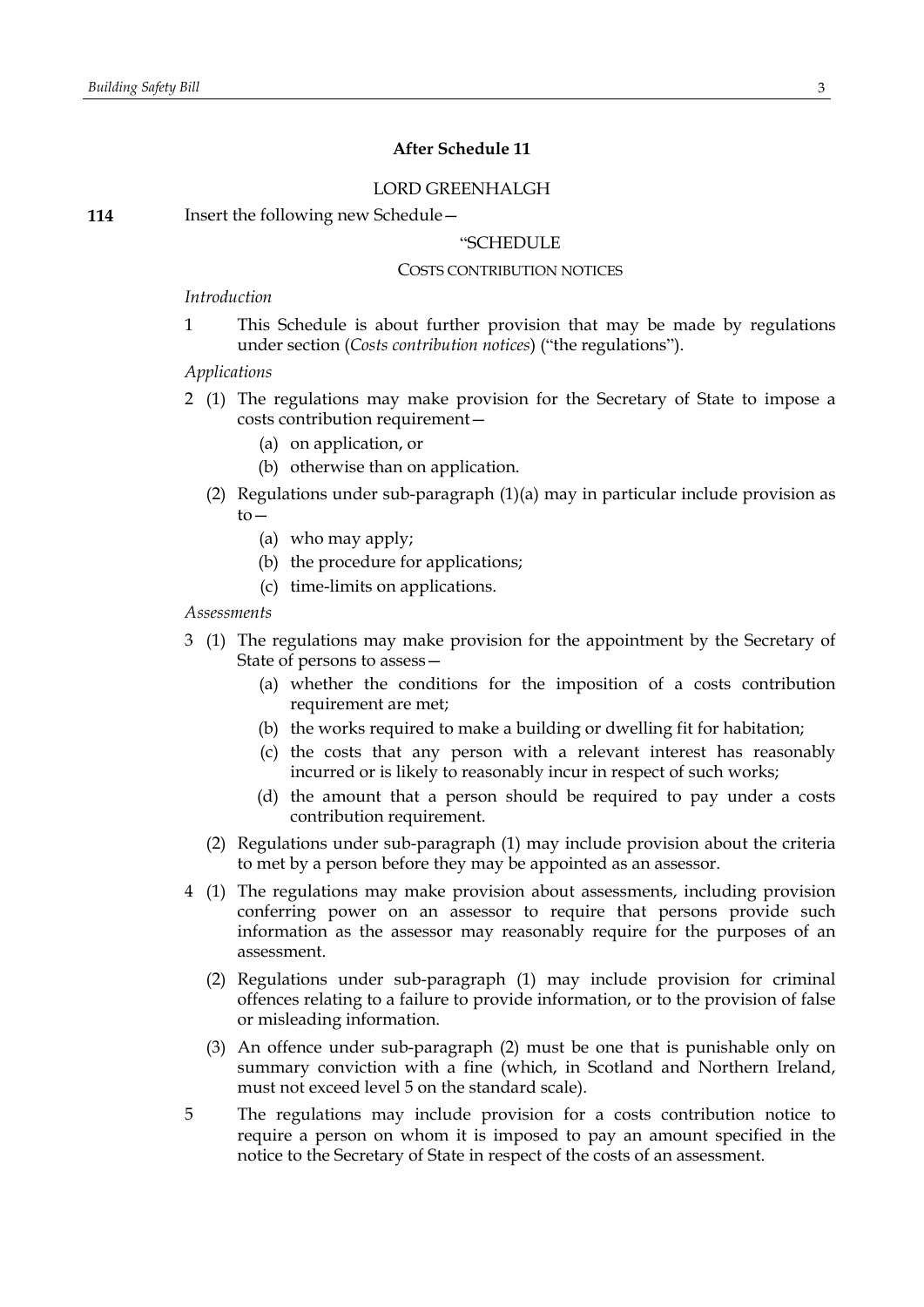*Decision to impose notice*

- 6 The regulations may make provision as to the matters which may or must be taken into account by the Secretary of State in determining—
	- (a) whether to impose a costs contribution requirement;
	- (b) on whom, and in favour of whom, to impose a costs contribution requirement;
	- (c) the amount required to be paid by any person under a costs contribution requirement.
- 7 (1) The regulations may make provision about how a costs contribution requirement relates to other obligations.
	- (2) The regulations may in particular make provision to secure that, taking a costs contribution requirement together with other obligations—
		- (a) a person does not incur liability more than once in respect of the same costs;
		- (b) a person is not entitled to be reimbursed more than once for the same costs.
	- (3) That may in particular include making provision preventing a person to whom any amount is payable under a costs contribution requirement from pursuing any other legal remedy.

*Form of notice and methods of service*

- 8 The regulations may make provision requiring that a costs contribution notice—
	- (a) be given in a specified form;
	- (b) contain specified information.
- 9 The regulations may make provision about service of a costs contribution notice including—
	- (a) how a notice is to be served;
	- (b) when a notice is to be taken as having been served;
	- (c) the persons on whom a notice must be served.

*Review and appeals*

- 10 The regulations may make provision for persons to apply to the Secretary of State for a review of a costs contribution notice.
- 11 The regulations may make provision for appeals against—
	- (a) a refusal by the Secretary of State to review a costs contribution notice;
	- (b) the outcome of that review.
- 12 Regulations under paragraph 10 or 11 may in particular include provision suspending a requirement to pay an amount due under a costs contribution notice pending the determination or withdrawal of a review or appeal.

*Enforcement*

13 The regulations may make provision for the enforcement of a costs contribution notice by a person to whom any amount is payable under the notice."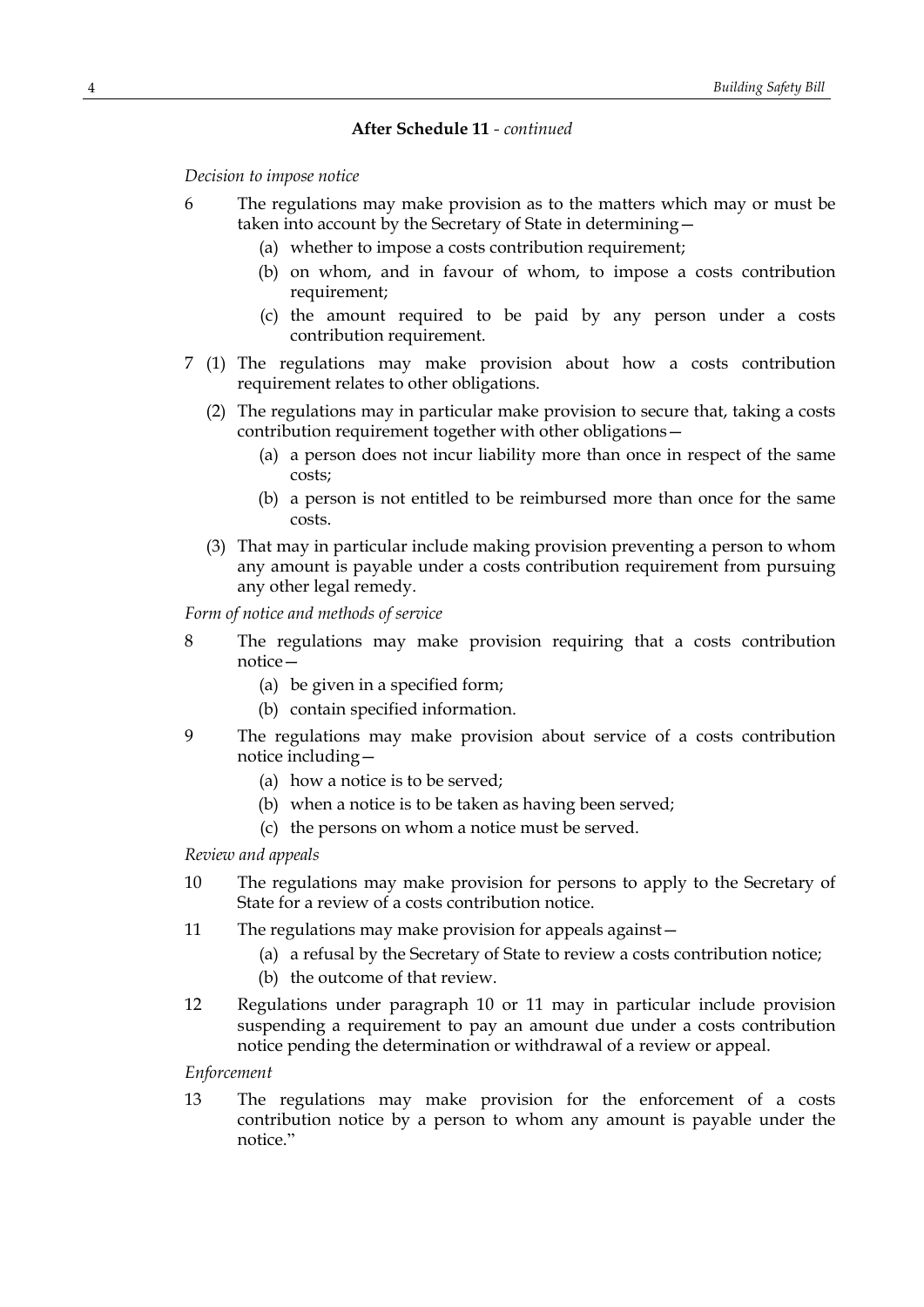#### *Member's explanatory statement*

*This new Schedule sets out further provision which may be made by regulations made under the new Clause relating to cost contributions notices.*

#### THE EARL OF LYTTON

**115** Insert the following new Schedule—

#### "FIRE HAZARD REMEDIATION SCHEME

*Duty to establish the scheme*

- 1 (1) The Secretary of State must establish, or make arrangements for the establishment of, a Fire Hazard Remediation Scheme ("the FHRS").
	- (2) The purpose of the FHRS must be to ensure that residential blocks of flats with fire hazards are made safe—
		- (a) speedily, efficiently, effectively and proportionately,
		- (b) without recourse to lengthy and expensive legal proceedings,
		- (c) without cost to leaseholders or occupiers, and
		- (d) in accordance with the perpetrator pays principle.
	- (3) For the purposes of this Schedule "the perpetrator pays principle" is the principle that—
		- (a) so far as reasonably practicable, remediation costs for residential blocks of flats with fire hazards should be met by the persons responsible for the hazards, and
		- (b) where that is not reasonably practicable, costs should so far as reasonably practicable be met by the construction industry.

### *Scope of the scheme*

- 2 (1) The FHRS must be framed so as to apply to residential blocks of flats which—
	- (a) were constructed, or subject to additional building work, on or after 1 June 1992, and
	- (b) present fire hazards as a result of defective construction or other building.
	- (2) For the purposes of sub-paragraph (1) "defective construction or other building" means construction or additional building work that—
		- (a) contravened building regulations or other enactments in force at the time of the construction or other building work; or
		- (b) satisfies any other criteria specified in the FHRS or in scheme supplementary regulations.

### *Operation of the scheme*

- 3 (1) The FHRS must provide for persons (including freeholders and leaseholders) to apply—
	- (a) for a block to be recognised as falling within the scope of the scheme;
	- (b) for a block falling within the scope of the scheme to be recognised as eligible for grants in respect of the cost of remediation works.
	- (2) The FHRS must provide—
		- (a) for the appointment of persons ("FHRS assessors") with appropriate expertise to determine, on behalf of the Secretary of State, applications under sub-paragraph (1)(a) and (b); and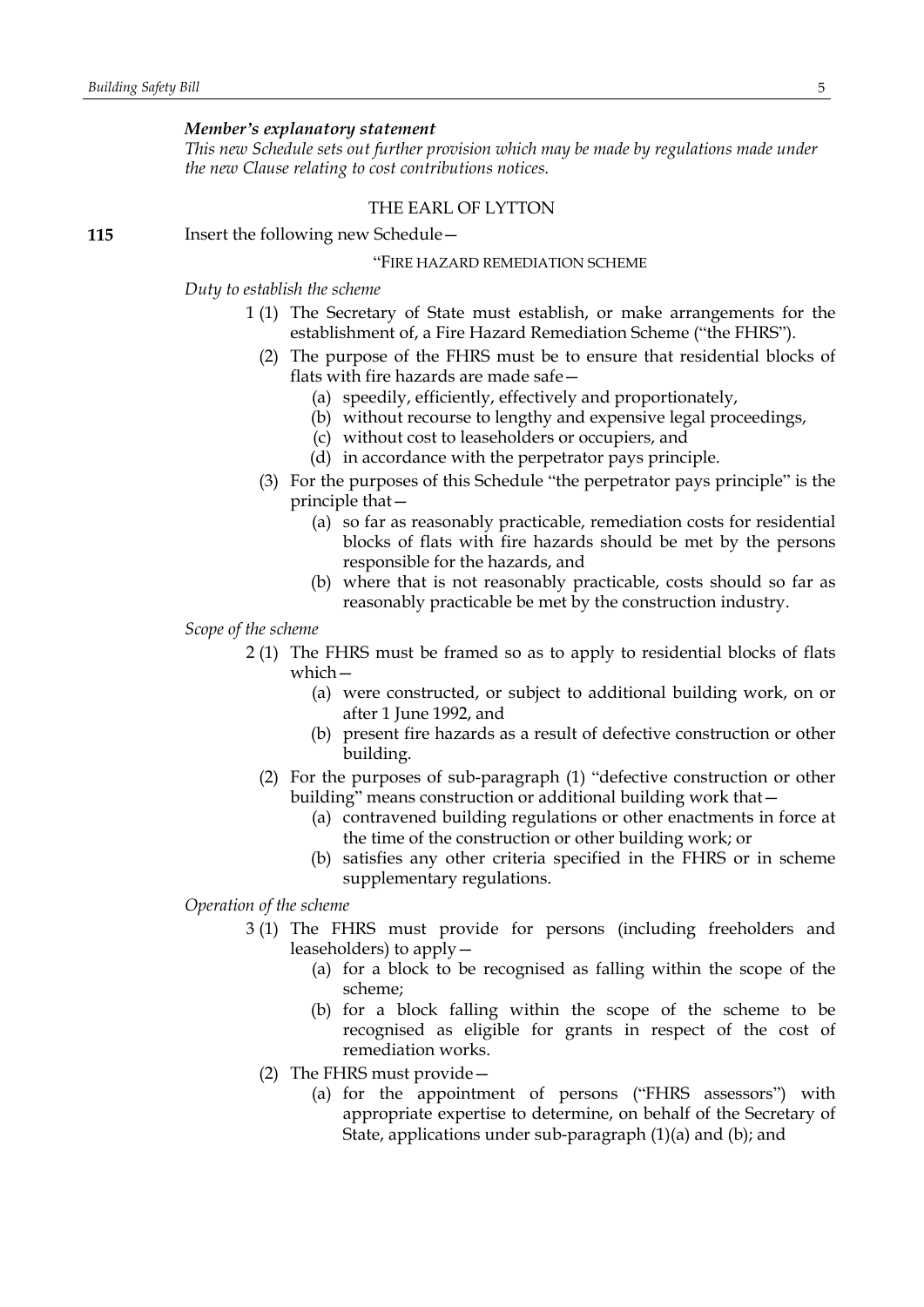- (b) for FHRS assessors to be required to exercise operational independence in making determinations under the scheme.
- (3) For the purposes of sub-paragraph (2) the FHRS may provide for appointments to be made by the Secretary of State or by one or more persons designated for that purpose by the Secretary of State under the scheme.
- (4) The FHRS must provide that determinations of FHRS assessors are final (but nothing in this sub-paragraph prevents the exercise by the High Court of its judicial review jurisdiction).

#### *Scheme supplementary regulations*

- 4 (1) The Secretary of State must make regulations ("scheme supplementary regulations") in respect of the FHRS.
	- (2) Scheme supplementary regulations, in particular—
		- (a) may make provision for determining what is to be, or not to be, treated as a residential block of flats for the purposes of the scheme;
		- (b) may make provision for determining the date on which buildings were constructed or subject to additional building work;
		- (c) may make provision for determining who is entitled to make an application under the scheme in respect of a block of flats;
		- (d) may specify criteria to be applied by FHRS assessors in determining whether a block presents fire hazards as a result of defective construction (and the criteria may, in particular, make provision wholly or partly by reference to building regulations or other enactments in force at the time of construction or by reference to specified classes of document);
		- (e) may make provision permitting or requiring FHRS assessors to conduct tests, and requiring owners and occupiers of buildings to cooperate with FHRS assessors in conducting tests;
		- (f) may make provision permitting FHRS assessors to require local authorities or other specified classes of person to provide information or documents, and requiring persons to comply with any requirements imposed;
		- (g) may make provision about the timing of applications and determinations;
		- (h) may make provision about evidence to be adduced in support of an application;
		- (i) may require or permit FHRS assessors to operate a rebuttable presumption of defective construction where specified classes of fact have been proved (for which purpose the regulations may make provision similar to, or applying with or without modification, any enactment);
		- (j) may make provision about the making, processing and determination of applications under the scheme;
		- (k) may make provision about the giving of notice to developers and others;
		- (l) may make provision about the payment of awards;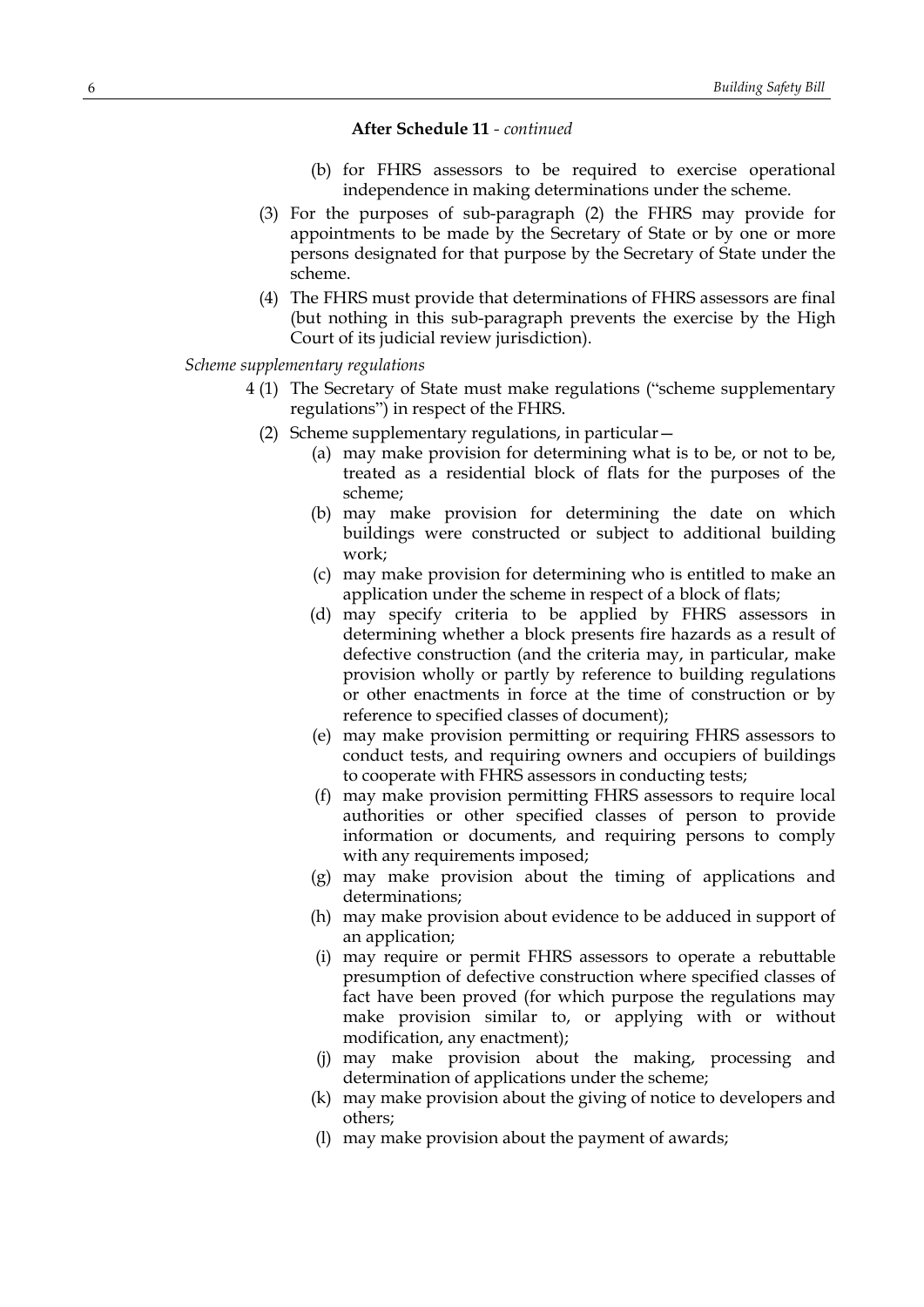- (m) may make provision about monitoring expenditure on remediation works;
- (n) may set a threshold for the estimated or quoted cost of remediation works below which an application for recognition cannot be made;
- (o) may make provision for determining, having regard in particular to the need for proportionality, the nature and extent of remediation costs which may be funded by the scheme (for which purpose "remediation costs" means any class of expenditure related to fire hazards, including, in particular, repair costs, the costs of interim mitigation or safety measures and reimbursement of or compensation for increases in insurance premiums);
- (p) may make provision for account to be taken of grants provided in respect of remediation works by any other scheme established by enactment or by a public authority;
- (q) may make provision for financial assistance provided by any other scheme established by enactment or by a public authority to be repaid out of grants under the remediation scheme;
- (r) may permit or require the amalgamation of multiple applications in respect of one block, or of applications on behalf of the residents of one or more blocks;
- (s) may permit or require representative applications on behalf of the residents of one or more blocks;
- (t) may make provision about the qualifications, appointment, remuneration and conduct of FHRS assessors, and the regulations may, in particular—
	- (i) provide for assessors to be remunerated from FHRS funds;
	- (ii) provide for indemnities in respect of decisions taken by assessors (for which purpose the regulations may apply an enactment (with or without modification)); and
- (u) must include provision requiring the maintenance and publication of records of applications and determinations under the scheme.

# *Scheme funding regulations*

- 5 (1) The Secretary of State must make regulations about the funding of grants under the FHRS scheme ("scheme funding regulations").
	- (2) Scheme funding regulations must aim to apply the perpetrator pays principle so far as practicable.
	- (3) For that purpose, scheme funding regulations must aim to ensure that a grant awarded under the scheme is funded—
		- (a) so far as possible, by the developer of the building in respect of which the grant is awarded (or, where there is more than one developer, by the developers together, with the regulations imposing joint and several liability); and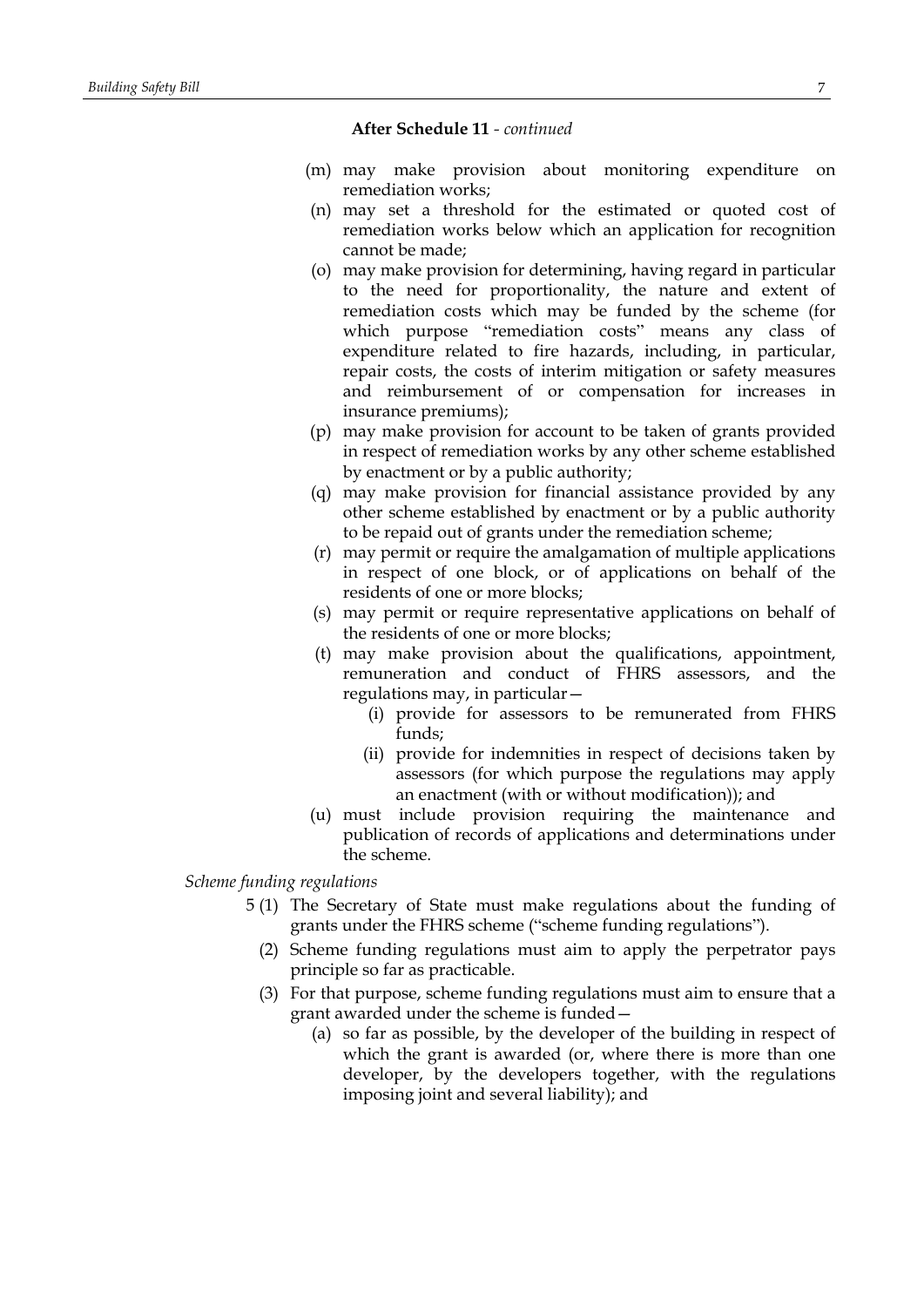- (b) failing that (whether by reason of the dissolution of a development company, insolvency or otherwise), by money paid into a fund maintained through a levy on the construction industry in general, or specified parts of the construction industry.
- (4) For the purposes of achieving the objective in sub-paragraph  $(3)(a)$ 
	- (a) the reference to the developer of a building includes a reference to any person who—
		- (i) undertakes or commissions the construction of a building,
		- (ii) undertakes or commissions building work on an existing building, or
		- (iii) arranges for the construction of a building and for the sale of units in it;
	- (b) scheme funding regulations must permit an FHRS assessor to provide for an award under the scheme to be paid by one or more persons specified by the assessor (and awards may, in particular, provide for joint and several liability);
	- (c) scheme funding regulations must confer a right to appeal to the First-tier Tribunal;
	- (d) scheme funding regulations may include provision permitting an FHRS to permit or require an award for payment by a specified person to be satisfied wholly or partly by a person connected to that person (within the meaning of the regulations, for which purpose the regulations may apply, with or without modification, section 1162 of the Companies Act 2006 (parent and subsidiary undertakings) and any enactment relating to joint ventures); and
	- (e) scheme funding regulations may include provision about enforcement of liability to satisfy awards, which may, in particular—
		- (i) provide for collection of awards as a statutory debt;
		- (ii) include provision for interest or penalties;
		- (iii) provide for liability to make payments pending appeal or review; and
		- (iv) create criminal offences in connection with evasion.
- (5) For the purposes of achieving the objective in sub-paragraph (3)(b), scheme funding regulations—
	- (a) must establish one or more levies to be paid by specified businesses or classes of business;
	- (b) must make provision for determining liability to pay the levy;
	- (c) may confer functions on FHRS assessors or other specified persons (which may include the Secretary of State) in respect of determination of liability to pay the levy;
	- (d) must confer on a person determined to be liable to pay the levy the right to appeal to the First-tier Tribunal;
	- (e) may provide for different amounts of levy to be paid by different classes of person;
	- (f) may provide for the levy to be paid by way of once-off payments, periodic payments or both;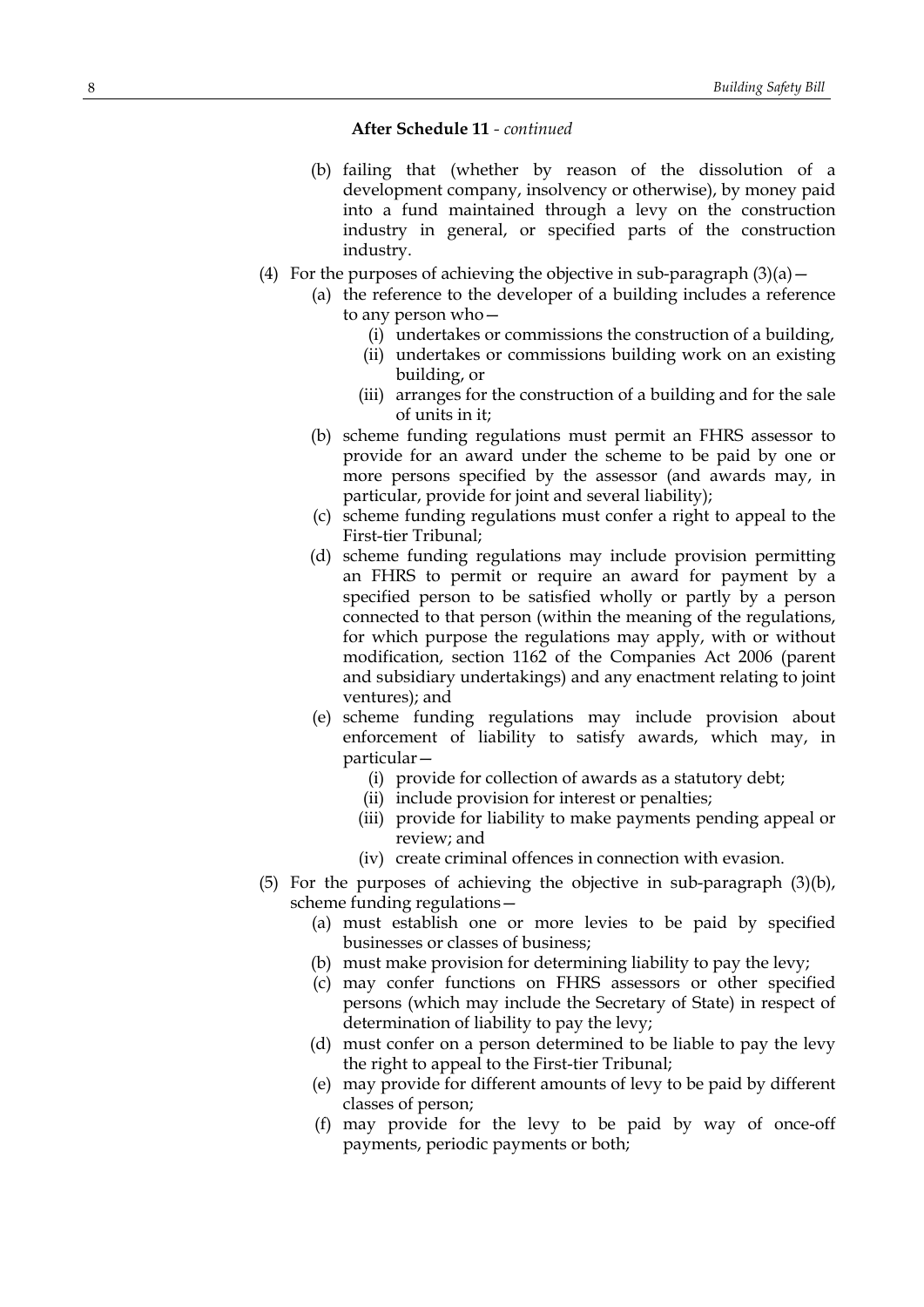- (g) may include provision about enforcement of liability to pay the levy (which may, in particular, provide for collection of the levy as a statutory debt, include provision for interest or penalties and create criminal offences in connection with evasion);
- (h) must include provision about the administration of the levy by the Secretary of State, including provision as to the maintenance and publication of estimates, accounts and other records; and
- (i) may include supplemental provision about the levy.
- (6) In making regulations under sub-paragraph (5), and in particular in assessing the proportionality and other fairness of any levy imposed by regulations under sub-paragraph (5), the Secretary of State must—
	- (a) have regard to any other levy or similar imposition that appears to have a similar purpose as a levy under the scheme funding regulations, and
	- (b) must consult persons appearing to him to represent the interests of persons affected by other relevant levies and impositions.
- (7) Scheme funding regulations may include provision about—
	- (a) application of awards, levies and grants, including provision for holding (or return) of surplus funds;
	- (b) the nature and extent of obligations imposed by awards (which may, in particular, provide for payments in money or services or money's worth);
	- (c) processes and procedures to be applied in determining applications for grants and questions of liability to awards (which may, in particular, include provision for determination wholly, partly, absolutely or contingently by arbitration, mediation or any other kind of process or procedure the Secretary of State thinks appropriate);
	- (d) terms and conditions of awards, levies and grants; and
	- (e) appraisals, appeals and enforcement.

# *Apportionment*

- 6 (1) Scheme funding regulations may make provision about apportionment of liability for defective construction.
	- (2) In particular, scheme funding regulations may provide that where a person is required to pay an award under the FHRS scheme, that person may bring proceedings to recover a contribution from one or more persons who share responsibility for the defects in respect of which the award is made.
	- (3) Provision made by virtue of this paragraph may—
		- (a) confer jurisdiction on the First-tier Tribunal or on any other specified court or tribunal;
		- (b) apply (with or without modifications) any enactment about third-party liability.

### *Interim payments*

7 (1) The Secretary of State may make interim grants to persons whom the Secretary of State believes are likely to be entitled to benefit from the remediation scheme.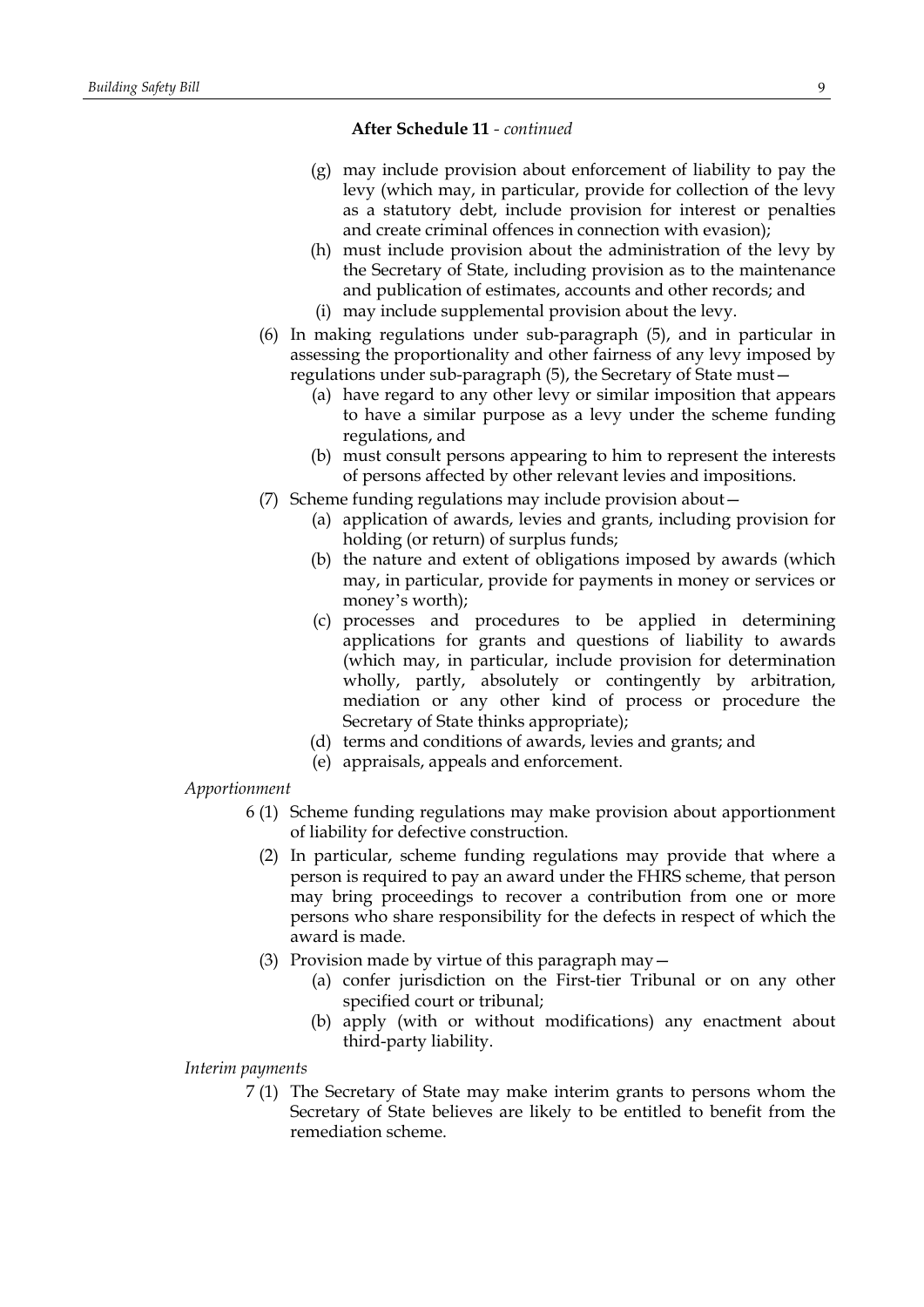- (2) Interim grants may be made on such terms and conditions (including as to repayment) as the Secretary of State may specify.
- (3) Scheme supplementary regulations—
	- (a) may include provision for account to be taken of interim grants under this sub-paragraph; and
	- (b) may include other provision about interim grants under this paragraph (including provision about applications for grants, eligibility for grants and determination of applications for grants).

#### *Interpretation*

8 For the purposes of this Schedule—

"construction" includes any kind of building work (whether part of the original construction of a building or not) including works of improvement, repair and extension;

"class" includes description;

"FHRS funding regulations" has the meaning given by paragraph 5;

"FHRS scheme" has the meaning given by paragraph 1;

"FHRS assessor" has the meaning given by paragraph 2;

"grant" includes loans and any other form of financial assistance (for which purpose a reference to payment includes a reference to the provision of assistance);

"perpetrator pays principle" has the meaning given by paragraph 1;

"remediation costs" has the meaning given by paragraph 4; and

"scheme supplementary regulations" has the meaning given by paragraph 4.

#### *Consultation*

- 9 Before making the scheme, the scheme supplementary regulations and the scheme funding regulations, the Secretary of State must consult—
	- (a) persons appearing to represent the interests of leaseholders or occupiers of blocks of flats with fire hazards;
	- (b) persons appearing to represent the interests of the construction industry and related industries; and
	- (c) such other persons as the Secretary of State thinks appropriate.

#### *Regulations*

10 (1) Scheme supplementary regulations and scheme funding regulations—

- (a) shall be made by statutory instrument;
- (b) may make provision that applies generally or only for specified purposes;
- (c) may make different provision for different purposes;
- (d) may confer functions (including discretionary functions) on specified persons or classes of person, and may provide for the Secretary of State to appoint persons to exercise functions under the regulations or the remediation scheme (whether or not on behalf of the Secretary of State); and
- (e) may include supplemental, consequential or transitional provision.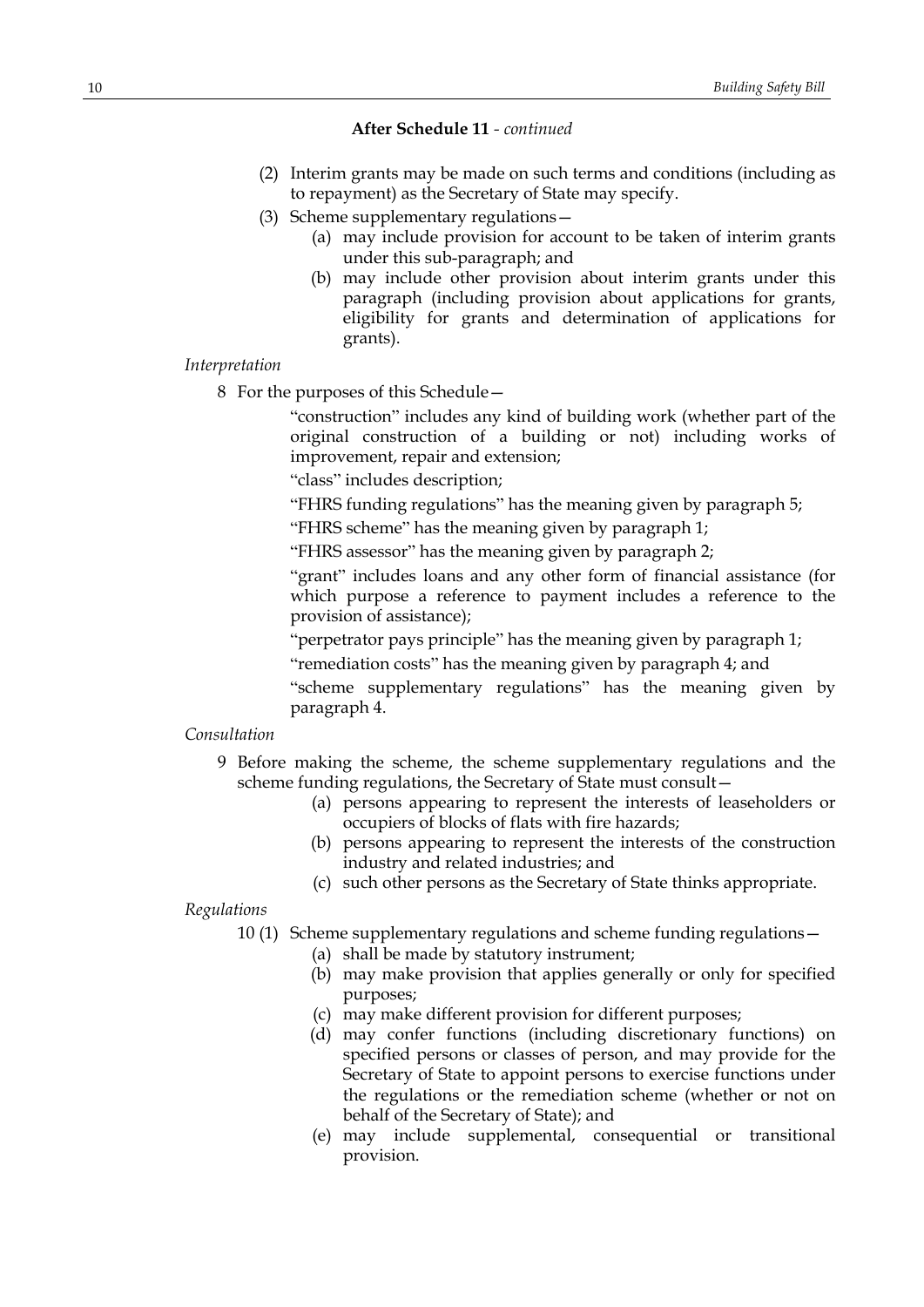- (2) Scheme funding regulations may not be made unless a draft has been laid before, and approved by resolution of, each House of Parliament.
- (3) Scheme supplementary regulations are subject to annulment in pursuance of a resolution of either House of Parliament."

#### *Member's explanatory statement*

*This new Schedule would implement a "polluter pays" principle (here described as "perpetrator pays") to ensure that buildings with fire risks due to defective construction are put right without cost to leaseholders.*

#### **Clause 129**

### BARONESS FOX OF BUCKLEY

**115A** Page 133, line 23, at end insert—

"(2A) In article 6 (application to premises), in paragraph (1B)(b) after "balconies" insert ", but only insofar as any such balconies pose a material risk of the spread of fire, flame or smoke"."

#### *Member's explanatory statement*

*Amends the Fire Safety Order to make clear that only balconies which pose a material risk of the spread of fire are included as part of the external wall. This would avoid balconies being remediated unnecessarily.*

# **After Clause 129**

LORD STUNELL BARONESS PINNOCK

**116** Insert the following new Clause -

#### **"Public register of fire risk assessors**

- (1) The Secretary of State must, by regulations, make provision for a register of individuals who are qualified to make fire risk assessments under article 9 of the Regulatory Reform (Fire Safety) Order 2005 (S.I. 2005/1541) (risk assessment).
- (2) Those regulations must provide that only persons on the register may make such assessments.
- (3) Those regulations must provide that the register is—
	- (a) publicly available, and
	- (b) kept up-to-date.
- (4) Regulations under this section are—
	- (a) to be made by statutory instrument; and
	- (b) subject to annulment in pursuance of a resolution of either House of Parliament<sup>"</sup>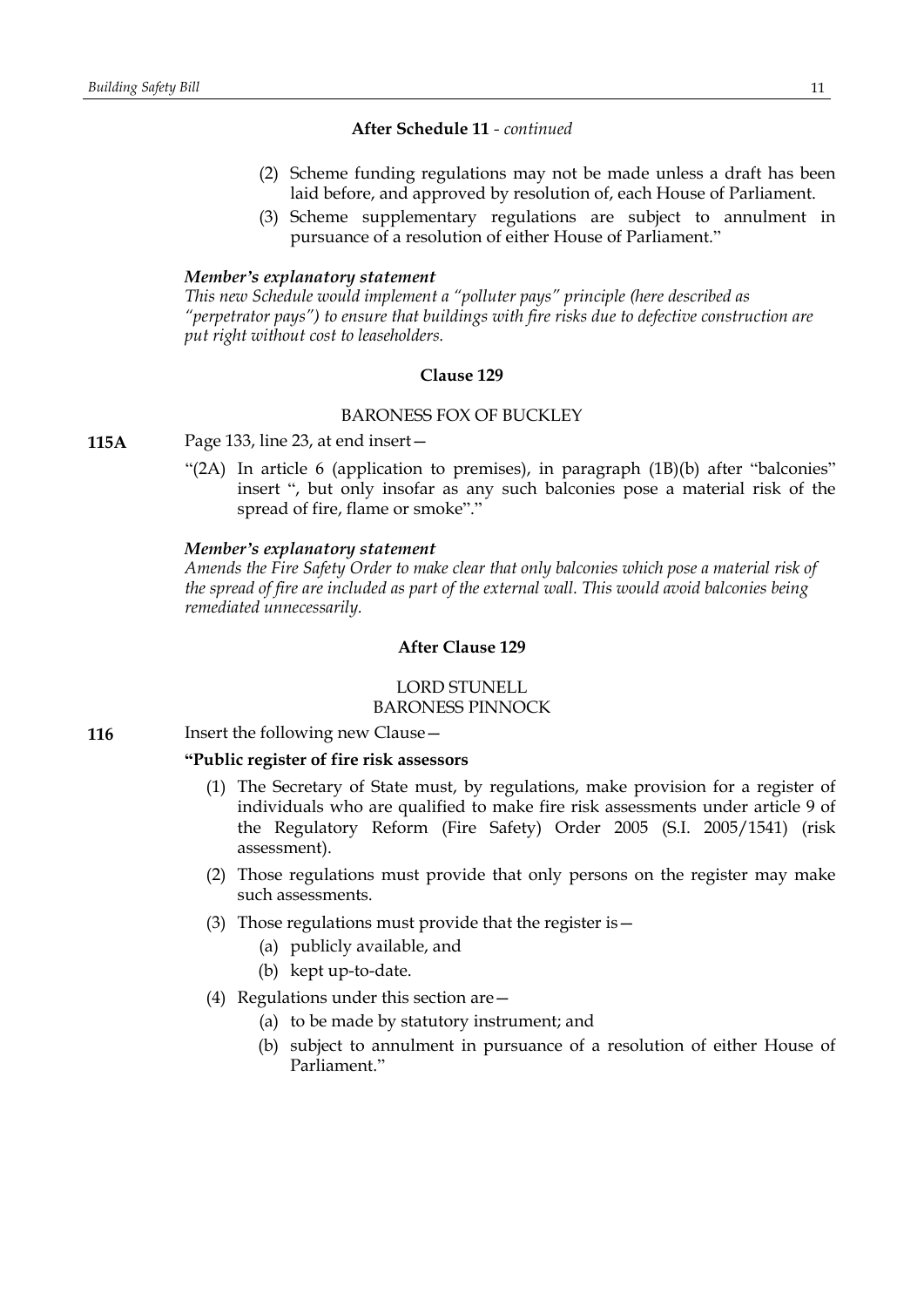# *Member's explanatory statement*

*This new Clause would enable building owners and accountable persons to verify the competencies of fire assessors before appointing them to conduct fire safety assessments required by this Bill, and would enable government and industry to assess the numbers of assessors to be trained.*

### BARONESS FINLAY OF LLANDAFF LORD HUNT OF KINGS HEATH

**117** Insert the following new Clause -

### **"Carbon monoxide detectors and alarms**

- (1) Where necessary (whether due to the features of the premises, the activity carried on there, any hazard present or any other relevant circumstances) in order to safeguard the safety of relevant persons, the responsible person in relation to any premises must ensure that the premises are, to the extent that it is appropriate, equipped with carbon monoxide detectors and alarms.
- (2) "Relevant persons" means—
	- (a) any person (including the employer) who is or may be lawfully on the premises; and
	- (b) any person in the immediate vicinity of the premises who is at risk from a fire on the premises.
- (3) "Responsible person" means—
	- (a) in relation to a workplace, the employer, if the workplace is to any extent under their control;
	- (b) in relation to any premises not falling within paragraph  $(a)$  -
		- (i) the person who has control of the premises (as occupier or otherwise) in connection with the carrying on by them of a trade, business or other undertaking (for profit or not); or
		- (ii) the owner, where the person in control of the premises does not have control in connection with the carrying on by that person of a trade, business or other undertaking."

#### *Member's explanatory statement*

*This would place a duty on the responsible person to ensure that CO detectors and alarms are provided where appropriate.*

### THE EARL OF LYTTON LORD BLENCATHRA

**118** Insert the following new Clause -

### **"Fire hazard remediation: perpetrator pays principle**

- (1) The Secretary of State must make arrangements as soon as reasonably practicable to ensure that residential blocks of flats with fire hazards are made safe—
	- (a) speedily, efficiently, effectively and proportionately,
	- (b) without recourse to lengthy and expensive legal proceedings,
	- (c) without cost to leaseholders or occupiers,
	- (d) in accordance with enforcement and implementation mechanisms that prevent delay and avoidance of responsibility, and
	- (e) in accordance with the perpetrator pays principle.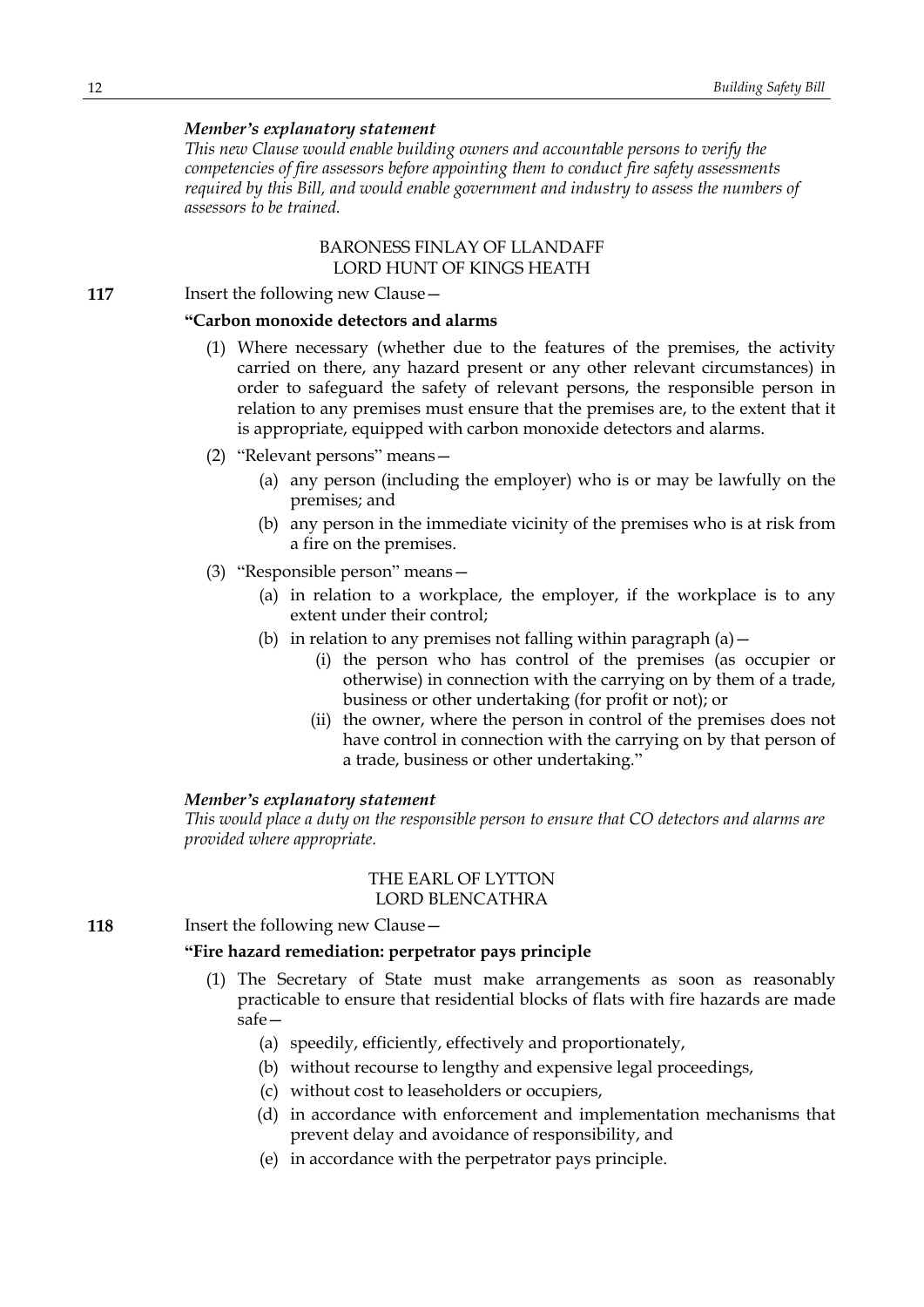- (2) In sub-paragraph (1) "the perpetrator pays principle" is the principle that—
	- (a) so far as reasonably practicable, remediation costs for residential blocks of flats with fire hazards should be met by the persons responsible for the hazards; and
	- (b) where that is not reasonably practicable, costs should so far as reasonably practicable be met by the construction industry.
- (3) In subsection (1) the reference to residential blocks of flats with fire hazards is a reference to residential blocks of flats which—
	- (a) were constructed, or subject to additional building work, at any time on or after 1 June 1992; and
	- (b) present fire hazards as a result of construction or additional building work that contravened building regulations or other enactments in force at the time of the construction or other building work.
- (4) Arrangements for the purposes of subsection  $(1)$  -
	- (a) may consist of or include making regulations under section 142(5) to bring into force one or more provisions of this Act; and
	- (b) may consist of any other arrangements that the Secretary of State considers sufficient for achieving the objectives in subsection (1)."

### *Member's explanatory statement*

*This new Clause would implement a "polluter pays" principle (here described as "perpetrator pays") to ensure that buildings with fire risks due to defective construction are put right without cost to leaseholders.*

# THE EARL OF LYTTON

**119** Insert the following new Clause -

#### "**Fire Hazard Remediation Scheme**

Schedule (*Fire Hazard Remediation Scheme*) makes provision for the introduction of a fire hazard remediation scheme."

#### *Member's explanatory statement*

*This new Clause introduces Schedule (Fire Hazard Remediation Scheme).*

### LORD STUNELL BARONESS PINNOCK

**119A** Insert the following new Clause -

### **"Training and qualifications of fire risk assessors**

- (1) The Secretary of State must, by regulations, make provision for standard qualifications and compulsory and regular training for fire risk assessors.
- (2) Regulations under this section are—
	- (a) to be made by statutory instrument; and
	- (b) subject to annulment in pursuance of a resolution of either House of Parliament."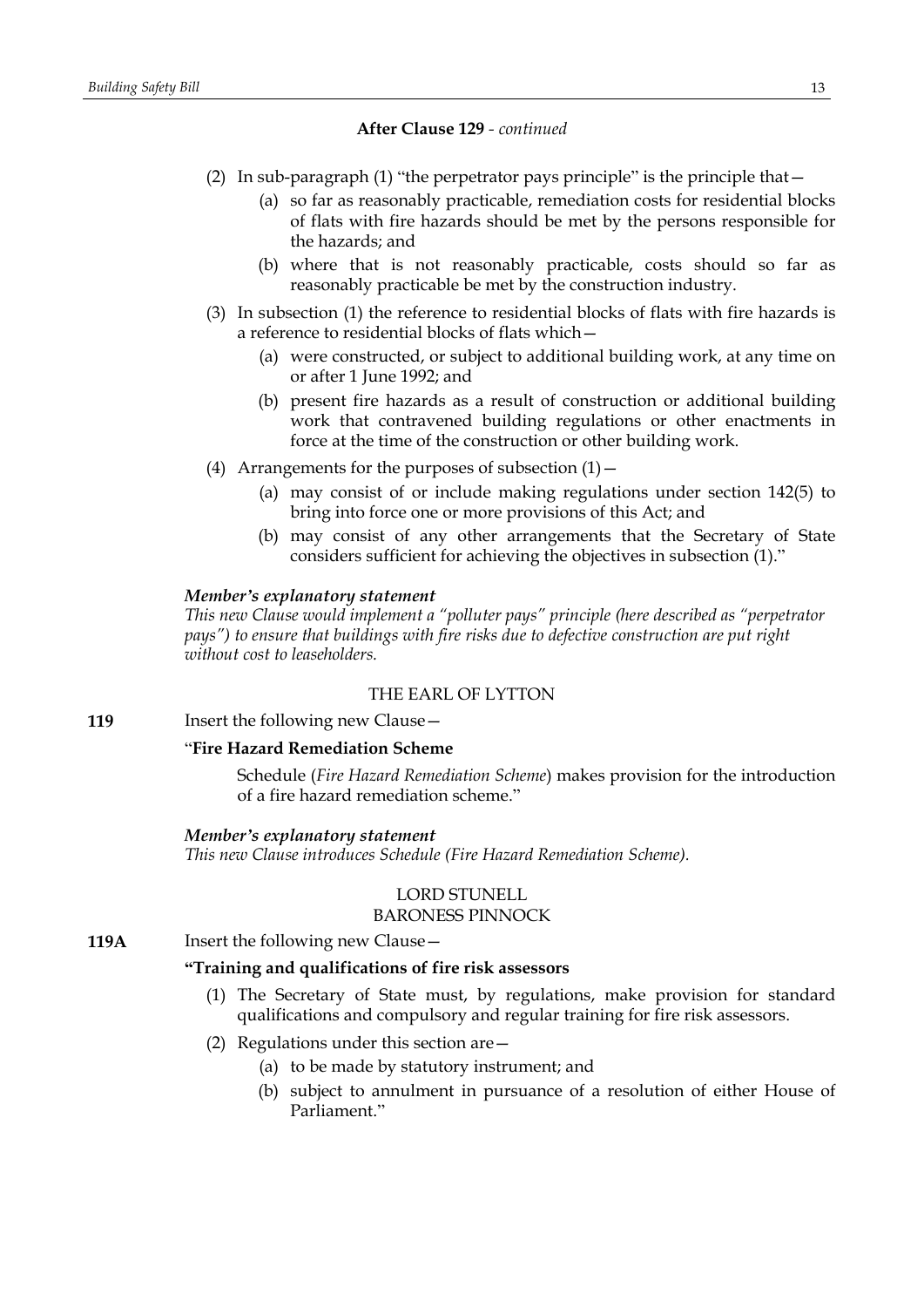### *Member's explanatory statement*

*This amendment makes provision for standard qualifications and compulsory and regular training for fire risk assessors.*

#### **After Clause 133**

# BARONESS JOLLY BARONESS FINLAY OF LLANDAFF LORD JORDAN BARONESS YOUNG OF OLD SCONE

#### **120** Insert the following new Clause—

#### **"Consultation on staircase regulations**

The Secretary of State must, within 6 months of the day on which this Act is passed, consult on regulations requiring staircases in all new build properties to comply with British Standard 5395-1."

# LORD FOSTER OF BATH LORD STUNELL LORD KENNEDY OF SOUTHWARK

**121** Insert the following new Clause—

### **"Existing homes: standards**

- (1) This section applies to domestic properties that have been used as such since before this Act is passed.
- (2) The Secretary of State must ensure that—
	- (a) all domestic properties achieve a minimum standard by 2035, and
	- (b) those domestic premises that, because of their standard, present a serious risk to the health, wellbeing or safety of people living in them, that the occupant is unable to rectify for financial or other reasons, achieve a minimum standard by 2030,

where practical, cost-effective and affordable.

- (3) In this section a "minimum standard" is the achievement by the property of  $-$ 
	- (a) Level C on an Energy Performance Certificate issued under section 43 of the Energy Act 2011 (domestic energy efficiency regulations) or any amendment to that section made by the Secretary of State by regulations; or
	- (b) an equivalent level on any new method of measuring the energy efficiency of properties that may be adopted by the Secretary of State by regulations.
- (4) The duty in subsection (2) does not apply to a domestic property where the following exemptions apply—
	- (a) an occupant or anyone else whose permission is needed for works to be carried out has explicitly refused such permission; or
	- (b) it is not technically feasible to fulfil the duty; or
	- (c) the cost of carrying out works to fulfil the duty would exceed £20,000.
- (5) The Secretary of State may by regulations add to or change the exemptions referred to in subsection (4).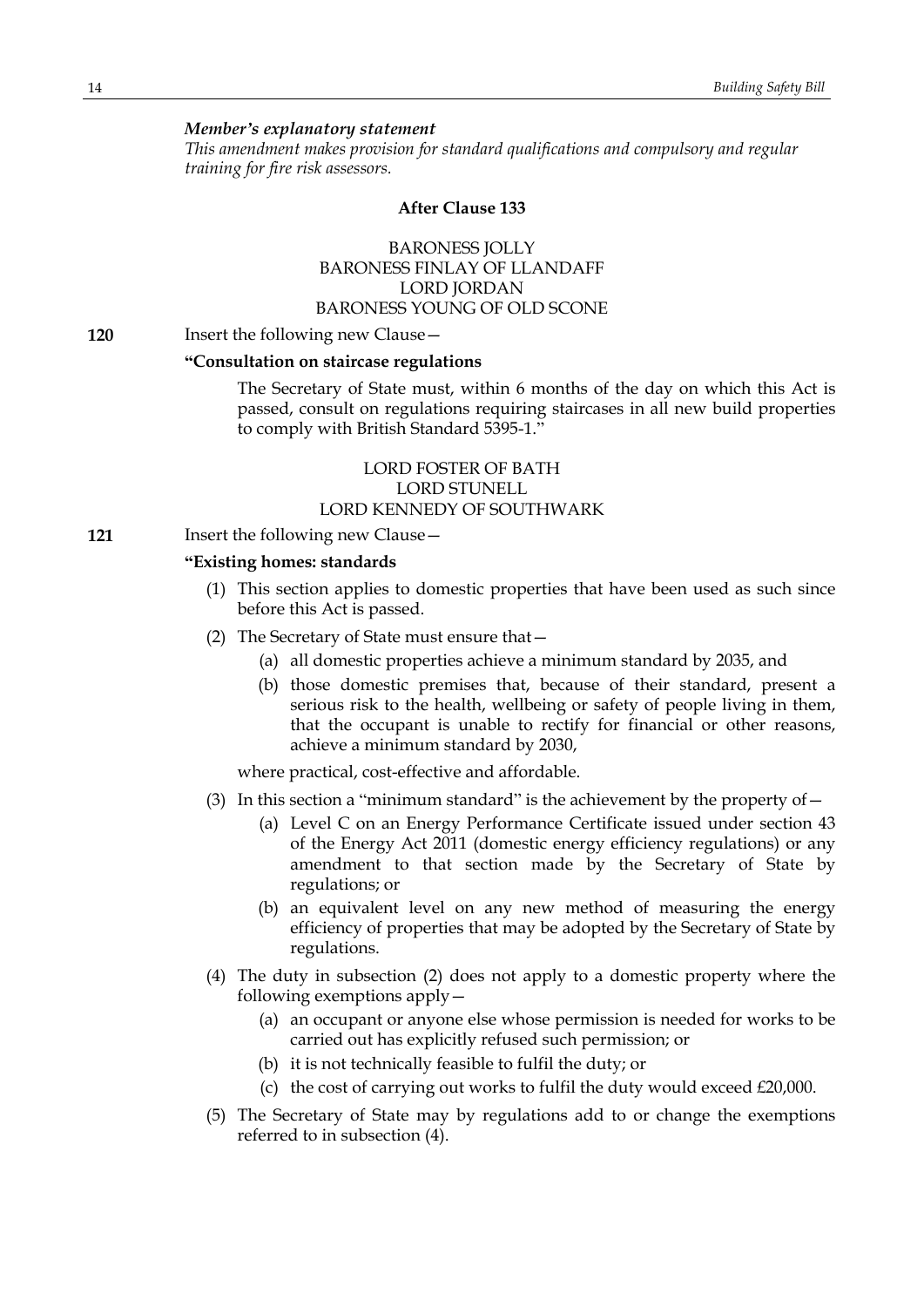- (6) The Secretary of State may by regulations define the terms "practical", "costeffective" and "affordable".
- (7) In this section "wellbeing" includes the ability of an occupant to keep warm at reasonable cost."

### *Member's explanatory statement*

*This Clause requires that existing homes achieve a minimum standard in order to protect the safety, health and wellbeing of occupants.*

# LORD FOSTER OF BATH BARONESS BRINTON LORD KENNEDY OF SOUTHWARK LORD WHITTY

**122** Insert the following new Clause—

# **"Electrical safety: leasehold dwellings in high rise residential buildings**

- (1) From a date to be specified by the Secretary of State, all residential leasehold dwellings in high rise residential buildings must have a valid Electrical Installation Condition Report (EICR) for that dwelling.
- (2) Within 12 months of the passing of this Act, the Secretary of State must make regulations specifying—
	- (a) the date referred to in subsection  $(1)$ ;
	- (b) who must pay for the EICR; and
	- (c) any other relevant matters that in the opinion of the Secretary of State are necessary to ensure the safety of such buildings.
- (3) In this section a "valid Electrical Installation Condition Report" is one which—
	- (a) is dated within the previous five years;
	- (b) covers the whole fixed electrical installation of the dwelling;
	- (c) has a satisfactory outcome;
	- (d) was completed by a qualified and competent person; and
	- (e) is based on the model forms in BS 7671 or equivalent."

### *Member's explanatory statement*

*This new Clause requires leaseholders to ensure the safety of electrical installations in high rise buildings and will reduce risk of spread of fires between flats.*

**123** Insert the following new Clause—

# **"Electrical safety: leasehold dwellings in mixed tenure high rise residential buildings**

- (1) From a date to be specified by the Secretary of State, all residential leasehold dwellings in mixed tenure high rise residential buildings must have a valid Electrical Installation Condition Report (EICR) for that dwelling.
- (2) Within 12 months of the passing of this Act, the Secretary of State must make regulations specifying—
	- (a) the date referred to in subsection (1);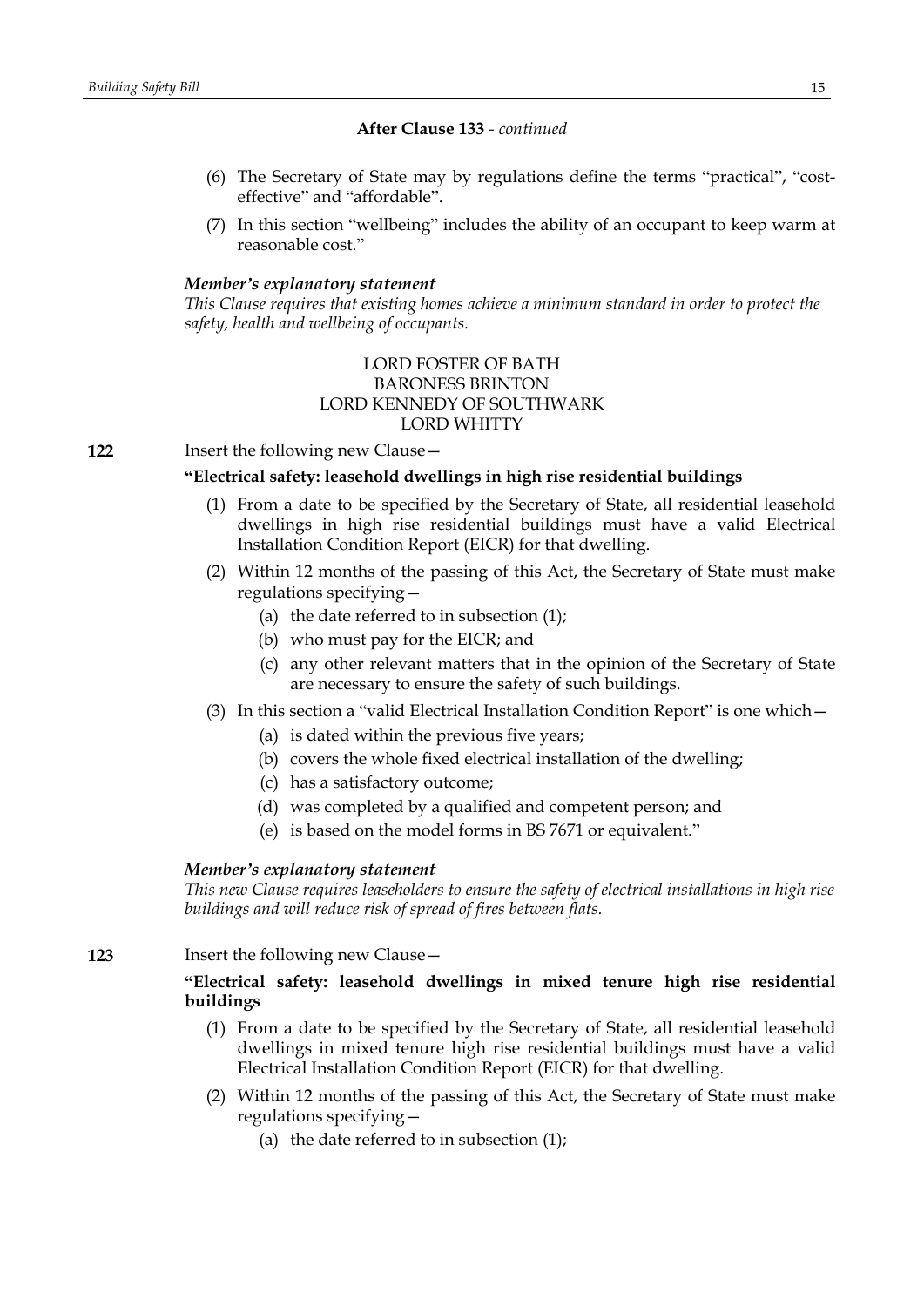- (b) who must pay for the EICR; and
- (c) any other relevant matters that in the opinion of the Secretary of State are necessary to ensure the safety of such buildings.
- (3) In this section the following terms have the following meanings—

"mixed tenure" means a high rise residential building in which there are, in addition to leaseholders, also social housing or private rented tenancies;

a "valid Electrical Installation Condition Report" is one which—

- (a) is dated within the previous five years;
- (b) covers the whole fixed electrical installation of the dwelling;
- (c) has a satisfactory outcome;
- (d) was completed by a qualified and competent person; and
- (e) is based on the model forms in BS 7671 or equivalent."

#### *Member's explanatory statement*

*This new Clause requires leaseholders in mixed tenure high rise residential buildings to ensure the safety of their electrical installations to reduce the risk of the spread of fires between flats.*

# **124** Insert the following new Clause—

### **"Duty of social landlords to undertake electrical safety inspections**

- (1) A social landlord of a residential dwelling in a high-rise building must—
	- (a) hold a valid Electrical Installation Condition Report (EICR) for that dwelling;
	- (b) provide to the tenant of the dwelling, including any new tenant— (i) a copy of that EICR, and
		- (ii) a document explaining the provisions of this Act;
	- (c) handle any valid complaint about the safety of the electrical installations of the dwelling in accordance with subsection (5).
- (2) A person who fails to comply with a duty under subsection (1) commits an offence.
- (3) A person guilty of an offence under this section is liable on summary conviction to a fine.
- (4) A complaint is valid if  $-$ 
	- (a) it relates to the safety of the electrical installations of the dwelling;
	- (b) it is made in writing by, or on behalf of, the tenant of the dwelling; and
	- (c) it is not frivolous or vexatious.
- (5) The landlord must investigate any valid complaint within 28 days of receiving that complaint.
- (6) If such an investigation shows that the electrical installations are unsafe, the landlord must rectify the situation using a qualified and competent person within 28 days of the completion of the investigation.
- (7) If the landlord believes that a complaint is not valid, they must write to the tenant within 28 days of receiving that complaint explaining why they do not think it is valid.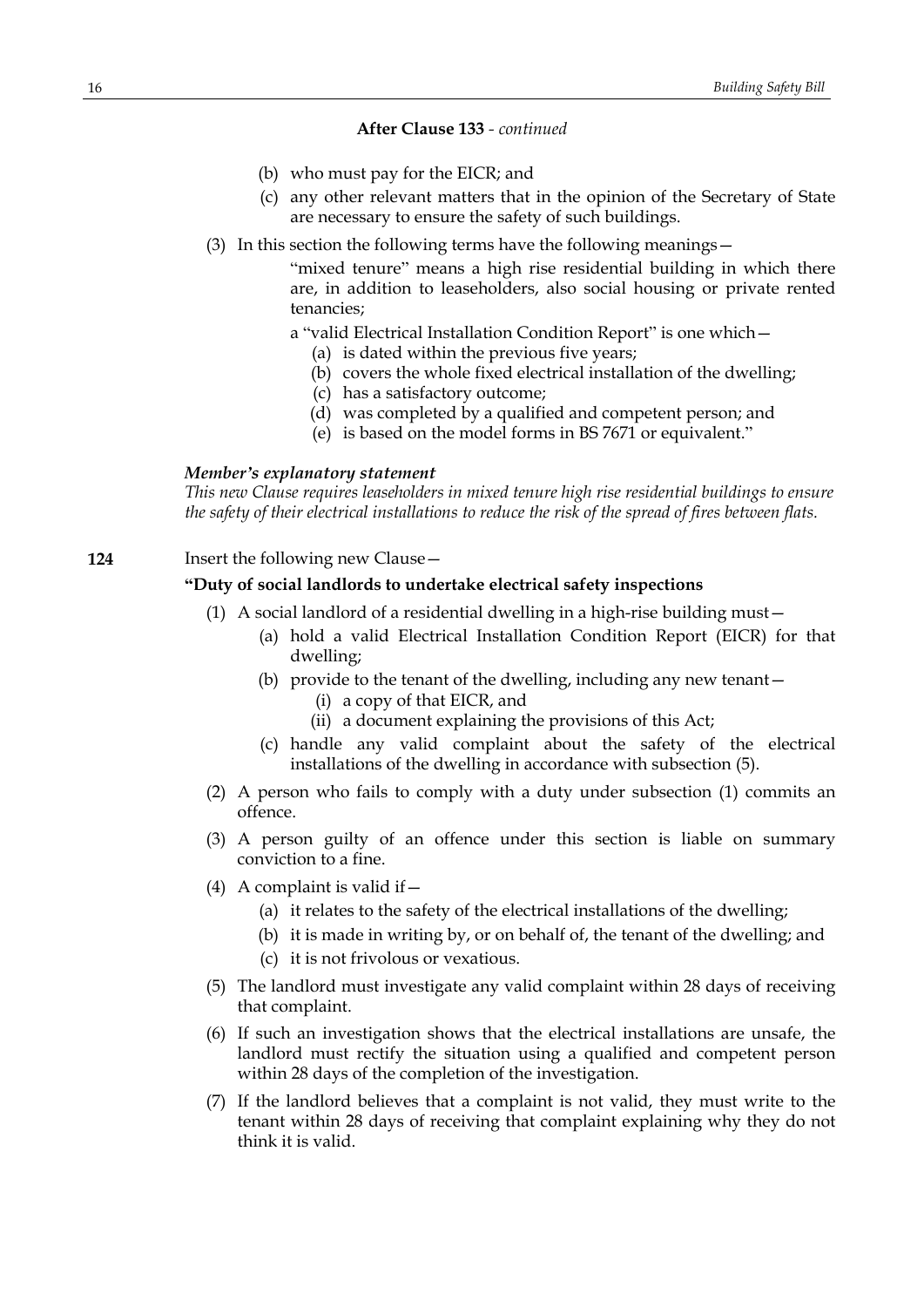#### (8) In this section—

- a "valid Electrical Installation Condition Report" is one which—
	- (a) is dated within the previous five years;
	- (b) covers the whole fixed electrical installation of the dwelling;
	- (c) has a satisfactory outcome;
	- (d) was completed by a qualified and competent person; and
	- (e) is based on the model forms in BS 7671 or equivalent;

"social landlord" has the same meaning as in section 219 of the Housing Act 1996."

#### *Member's explanatory statement*

*This new Clause requires social landlords to ensure the safety of electrical installations in high rise buildings in order to reduce risk of the spread of fires between flats.*

#### BARONESS HAYMAN OF ULLOCK

**125** Insert the following new Clause—

### **"Fire safety defects and defective dwellings**

- (1) The Housing Act 1985 is amended as follows.
- (2) In section  $528(1)(a)$ , for "their design or construction, and" substitute
	- "(i) their design or construction,
	- (ii) their external walls or any attachment to the external walls, whether as a result of the design or construction of the external walls or the attachment in question, or
	- (iii) anything which in the opinion of the Secretary of State poses a building safety risk or a risk to the ability of anyone to evacuate the building, whether or not the building is a higher-risk building, and".
- (3) In section 528(1)(b), at the end insert ", or in the opinion of the Secretary of State is materially difficult to mortgage, insure or sell compared to nondefective dwellings."
- (4) In section 528, after subsection (4) insert—
	- "(4A) A designation may identify any part of a building or class of buildings, any design feature, any material used in the construction of that building, any error in workmanship or installation or anything missing from that building, whether or not it should have been included when the building was constructed.
		- (4B) A designation may be made if the defect requires the employment of any person, whether on a permanent or temporary basis, specifically to assist with the evacuation of that building or part of that building."
- (5) In section 528, after subsection (6) insert—
	- "(7) In this section—

"building safety risk" has the same meaning as in section 59 of the Building Safety Act 2022;

"external wall" has the same meaning as in Article 6 of the Regulatory Reform (Fire Safety) Order 2005 (S.I. 2005/1541);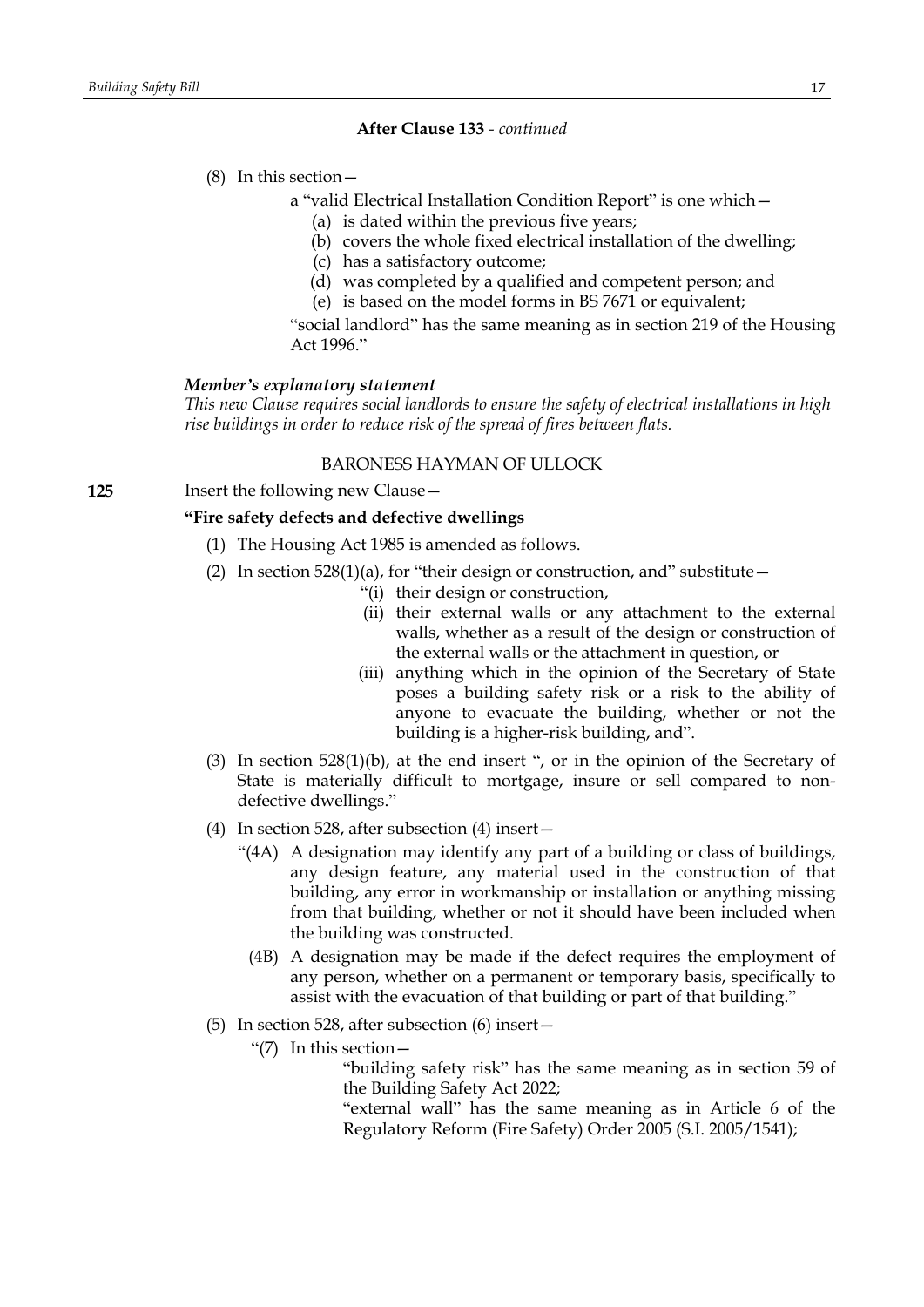"higher-risk building" has the same meaning as in section 62 of the Building Safety Act 2022."

- (6) In section 559(1)(a), for "their design or construction, and" substitute  $-$ 
	- "(i) their design or construction,
	- (ii) buildings in the proposed class are defective as a result of their external walls or any attachment to the external walls, whether as a result of the design or construction of the external walls or the attachment in question, or
	- (iii) buildings in the proposed class are defective as a result of anything which in the opinion of the local housing authority poses a building safety risk or a risk to the ability of anyone to evacuate the building, whether or not the building is a higher-risk building, and".
- (7) In section 559(1)(b), at end insert "or in the opinion of the local housing authority materially difficult to mortgage, insure or sell compared to nondefective dwellings."
- (8) In section 559, after subsection (4) insert—
	- "(4A) A designation may identify any part of a building or class of buildings, any design feature, any material used in the construction of that building, any error in workmanship or installation or anything missing from that building, whether or not it should have been included when the building was constructed.
		- (4B) A designation may be made if the defect requires the employment of any person, whether on a permanent or temporary basis, specifically to assist with the evacuation of that building or part of that building."
- (9) In section 559, after subsection (6) insert—
	- " $(7)$  In this section —

"building safety risk" has the same meaning as in section 59 of the Building Safety Act 2022;

"external wall" has the same meaning as in Article 6 of the Regulatory Reform (Fire Safety) Order 2005 (S.I. 2005/1541);

"higher-risk building" has the same meaning as in section 62 of the Building Safety Act 2022."

(10) This section comes into force on the day this Act is passed."

#### **126** Insert the following new Clause—

#### **"Fitness for human habitation**

- (1) The Secretary of State must, before the end of the period of 12 months beginning with the day this Act is passed, make a statement to Parliament which includes an assessment of the effectiveness of the Homes (Fitness for Human Habitation) Act 2018.
- (2) The statement must include proposals to increase the number of homes which comply with the Homes (Fitness for Human Habitation) Act 2018."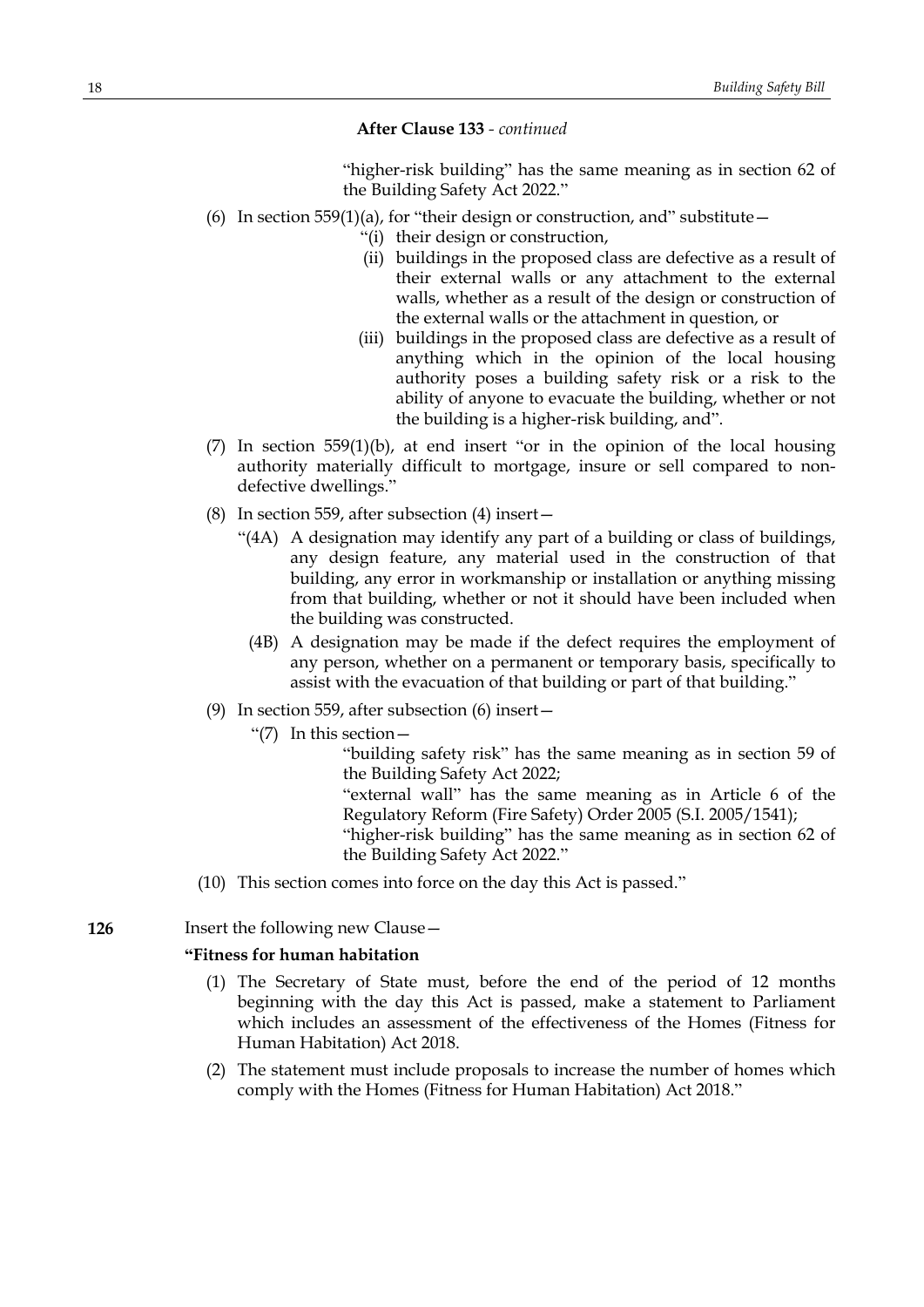**127** Insert the following new Clause -

#### **"Property flood resilience**

The Secretary of State must, before the end of the period of 12 months beginning with the day this Act is passed, make regulations under section 1 of the Building Act 1984 for the purpose of property flood resilience insofar as it relates to building safety."

#### **128** Insert the following new Clause –

#### **"Property energy efficiency**

The Secretary of State must, in making regulations under section 1 of the Building Act 1984 for the purpose of building safety, have consideration for the impact on energy efficiency."

#### LORD FOSTER OF BATH LORD STUNELL

**129** Insert the following new Clause -

#### **"Report on impact of climate change on building safety**

In section 56 of the Climate Change Act 2008 (report on impact of climate change), after subsection (1) insert—

- "(1A) A report published pursuant to subsection (1) must include an assessment by the Secretary of State of the number and location of buildings whose safety is threatened by—
	- (a) coastal erosion,
	- (b) soil erosion,
	- (c) flooding, and
	- (d) any other threat caused by climate change.""

### LORD YOUNG OF COOKHAM LORD BLENCATHRA

**130** Insert the following new Clause—

#### "**Building Safety Indemnity Scheme**

- (1) There shall be a body corporate called the "Building Safety Indemnity Scheme" (referred to in this Act as "the Scheme").
- (2) The Scheme must hold, manage and apply, in accordance with this section—
	- (a) a fund to disburse grants to leaseholders, or persons acting for the benefit of leaseholders, to pay costs of the type specified in subsection (13); and
	- (b) a system of levies described in subsections (4) to (9) to raise contributions to the fund.
- (3) The Scheme must create and maintain a public register of persons liable to make levy payments.
- (4) The following persons are liable to pay contributions to the Scheme—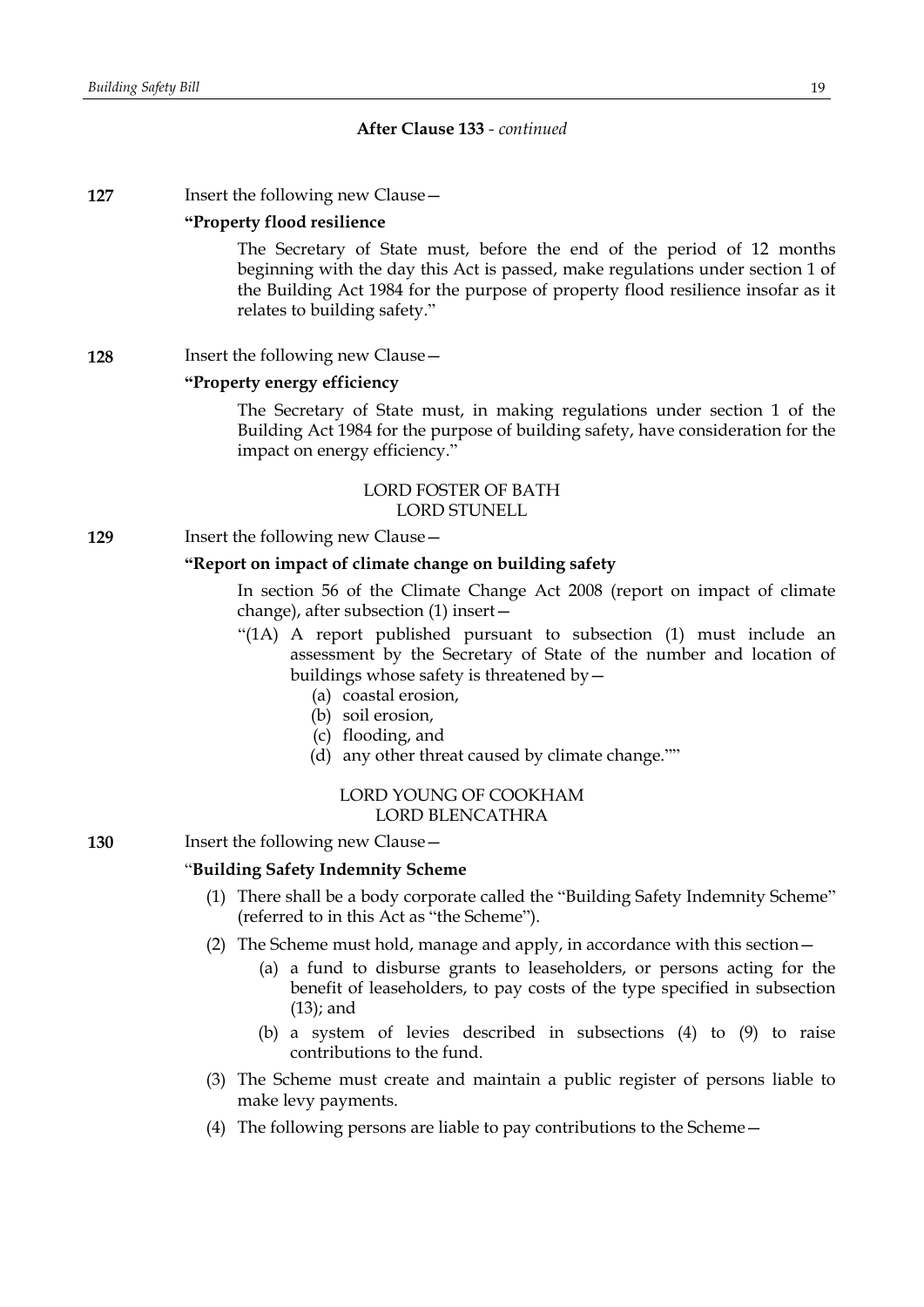- (a) any person seeking building control approval in respect of a higher-risk building;
- (b) any prescribed supplier of construction products subject to regulations made under Schedule 9 to this Act;
- (c) any person who is an architect registered under section 3 of the Architects Act 1997;
- (d) any registered building control approver; or
- (e) any other person specified in regulations made by the Secretary of State under this section.
- (5) The Scheme is to determine the levy for successive periods of 12 months beginning on 1 September 2022 and in two stages—
	- (a) first it must determine the aggregate amount of levy required in accordance with subsection (6); and
	- (b) second it must determine the amount of levy payable by each individual levy payer in accordance with subsection  $(8)$ .
- (6) In determining the aggregate amount of any levy for the purposes of subsection  $(5)(a)$  the Scheme must take into account  $-$ 
	- (a) the estimated cost of administering the levy described in subsection (2);
	- (b) the estimated cost of holding funds raised by the levy described in subsection (2);
	- (c) the estimated cost of maintaining the register described in subsection (3); and
	- (d) the estimated amount of grants payable in respect of costs under subsection (13) in any 12 month period.
- (7) In making any determination under subsection (6), the Scheme must—
	- (a) consult with persons liable to pay levies under subsection (4);
	- (b) take into account information from any source relevant to any estimate being made; and
	- (c) take into account guidance issued by the Secretary of State under this section.
- (8) In determining the individual amount of levy payable by any individual levy payer under subsection (5)(b), the Scheme may make levies on up to the higher of any one or more of the following limits—
	- (a) a percentage of annual turnover not to exceed 15%;
	- (b) a percentage of pre-tax profits not to exceed 50%; or
	- (c) in respect of bodies corporate, a percentage of any distribution to members not to exceed 80% of the value of any distribution to members.
- (9) In making any determinations under subsection  $(8)$ , the Scheme may also  $-$ 
	- (a) apply different measures under subsection (8) to different types or classes of levy payer under subsection (4);
	- (b) apply different rates of levy to different types or classes of levy payer under subsection (4);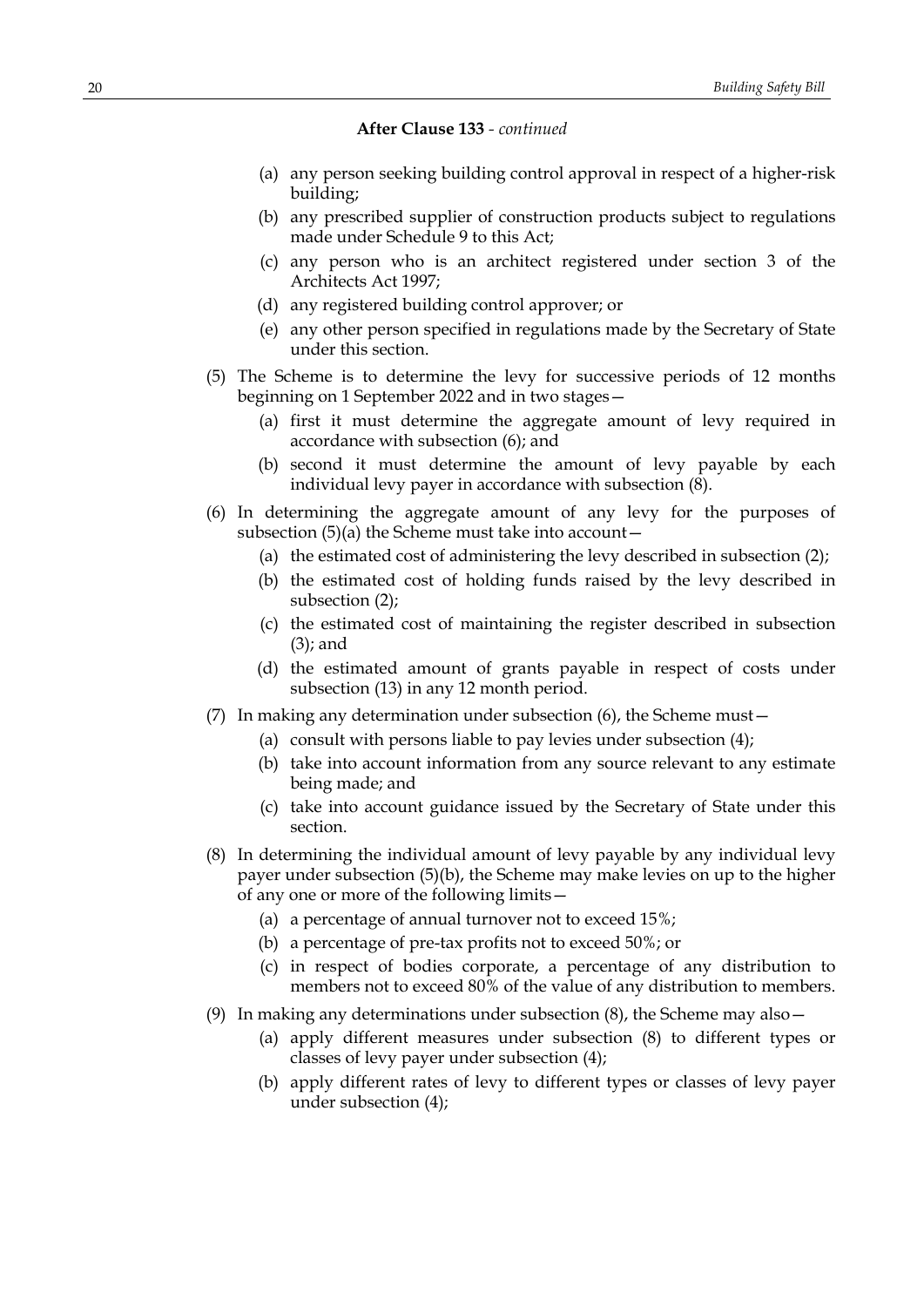- (c) take into account the history of any matter specified in subsection (8) for a period of 10 years ending on the day the first levy is made under the Scheme.
- (10) The Scheme must provide a review process for the Scheme's decisions regarding—
	- (a) any determination in respect of an individual levy payment under subsection (8); or
	- (b) the determination of any grant application made by or on behalf of leaseholders under subsection (13).
- (11) Anyone aggrieved by a decision under the Scheme and who has exhausted the review process in subsection (10) may appeal to the First-tier Tribunal.
- (12) The Scheme must provide a process by which leaseholders, or persons acting on behalf of leaseholders, can apply for grants from the fund maintained by the Scheme under subsection (2) to cover costs of the type specified by subsection (13).
- (13) The Scheme may make grants from the fund maintained under subsection (2) to leaseholders or persons acting for the benefit of leaseholders to pay all or any part of the following types of costs—
	- (a) remediation of any defect in any external wall of any building containing two or more residential units;
	- (b) remediation of any defect in any attachment to any external wall of any building containing two or more residential units;
	- (c) remediation of any internal or external defect other than a defect described in paragraphs (a) or (b);
	- (d) any works carried out by an accountable person under section 86;
	- (e) planning, design, tendering, project management or administrative costs incurred in relation to any type of cost described in paragraphs (a) to (d) above; or
	- (f) any other cost relating to building safety of a type specified by the Secretary of State in regulations made under this section.
- (14) The Scheme may disburse money for the benefit of leaseholders in any type of building, whether or not a higher-risk building and whether or not the building was first occupied before the coming into force of this Act.
- (15) The Scheme must not disburse money in respect of any building remediated under section 36A of the Building Act 1984.
- (16) A building control authority must not give building control approval to any person required to be a member of the Scheme unless, on or before the day on which building control approval is given—
	- (a) that person is or becomes a registered levy payer to the Scheme; and
	- (b) the person seeking building control approval pays any levies made on that person by the Scheme.
- (17) The Secretary of State must provide that any regulations made under Schedule 11 to this Act provide, as a condition of approval of any regulated construction product, that any prescribed supplier of such a product—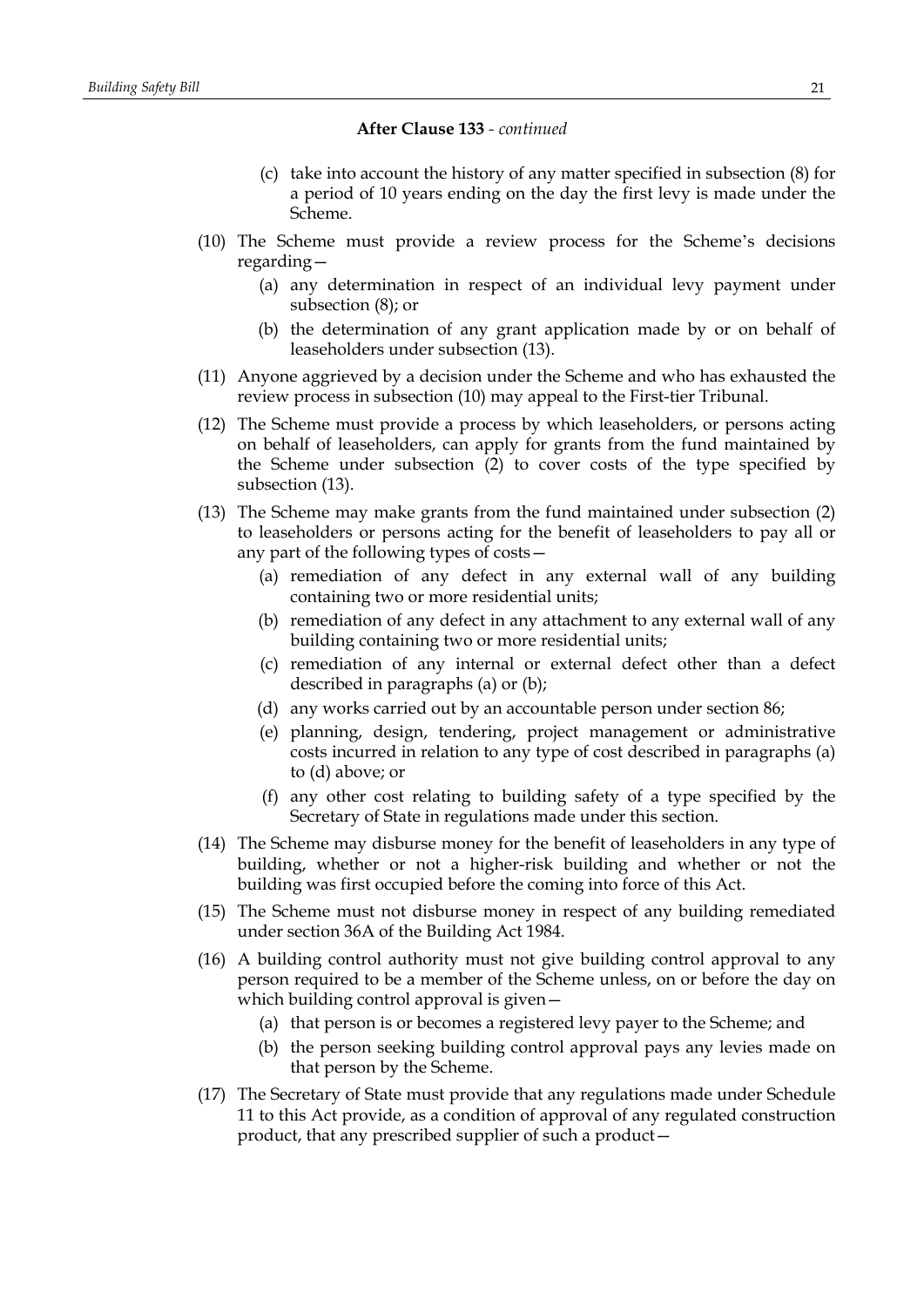- (a) is a registered member of the Scheme, or that prescribed supplier becomes a registered member of the Scheme; and
- (b) that the prescribed supplier pays any levies made on that person by the Scheme.
- (18) Any liability to pay a levy under this section does not affect the liability of the same person to pay an additional levy under section 57 of this Act, but the Scheme may reduce pro-rata any levy made by reference to some or all of the payments made under section 57.
- (19) Within a period of 1 month beginning with the passing of this Act, the Secretary of State must make regulations providing for—
	- (a) the appointment of a board to oversee the Scheme;
	- (b) the staffing of the Scheme;
	- (c) the creation and maintenance of a public register of levy payers to the Scheme under subsection (3);
	- (d) the preparation of the estimates described in subsection (6);
	- (e) the amount, manner and timing of payment of the levies on members of the Scheme under this section;
	- (f) the method of identifying and calculating the limits specified in subsection (8);
	- (g) the method of pro-rating to be employed under subsection (18);
	- (h) the process of leaseholders applying to the Scheme for grants towards any of the types of costs specified in subsection (13);
	- (i) the process for handling any applications for review against decisions of the Scheme on any levy or any grant;
	- (j) the keeping of the Scheme's accounts;
	- (k) the Scheme to make an annual report to Parliament including its accounts;
	- (l) any other matters consequential to the Scheme's operation.
- (20) Regulations made under this section are to be made by statutory instrument.
- (21) A statutory instrument under this section may not be made unless a draft of the instrument has been laid before and approved by a resolution of each House of Parliament.
- (22) In this section—

"building" has the same meaning as in section 29;

"building control approval" has the same meaning as in paragraph 1B of Schedule 1 to the Building Act 1984;

"building control authority" has the same meaning as in section 121A of the Building Act 1984;

"defect" means anything posing any risk to the spread of fire, the structural integrity of the building or the ability of people to evacuate the building, including but not limited to any risk identified in guidance issued under Article 50 of the Regulatory Reform (Fire Safety) Order 2005 (S.I. 2005/1541) or any risk identified in regulations made under section 59;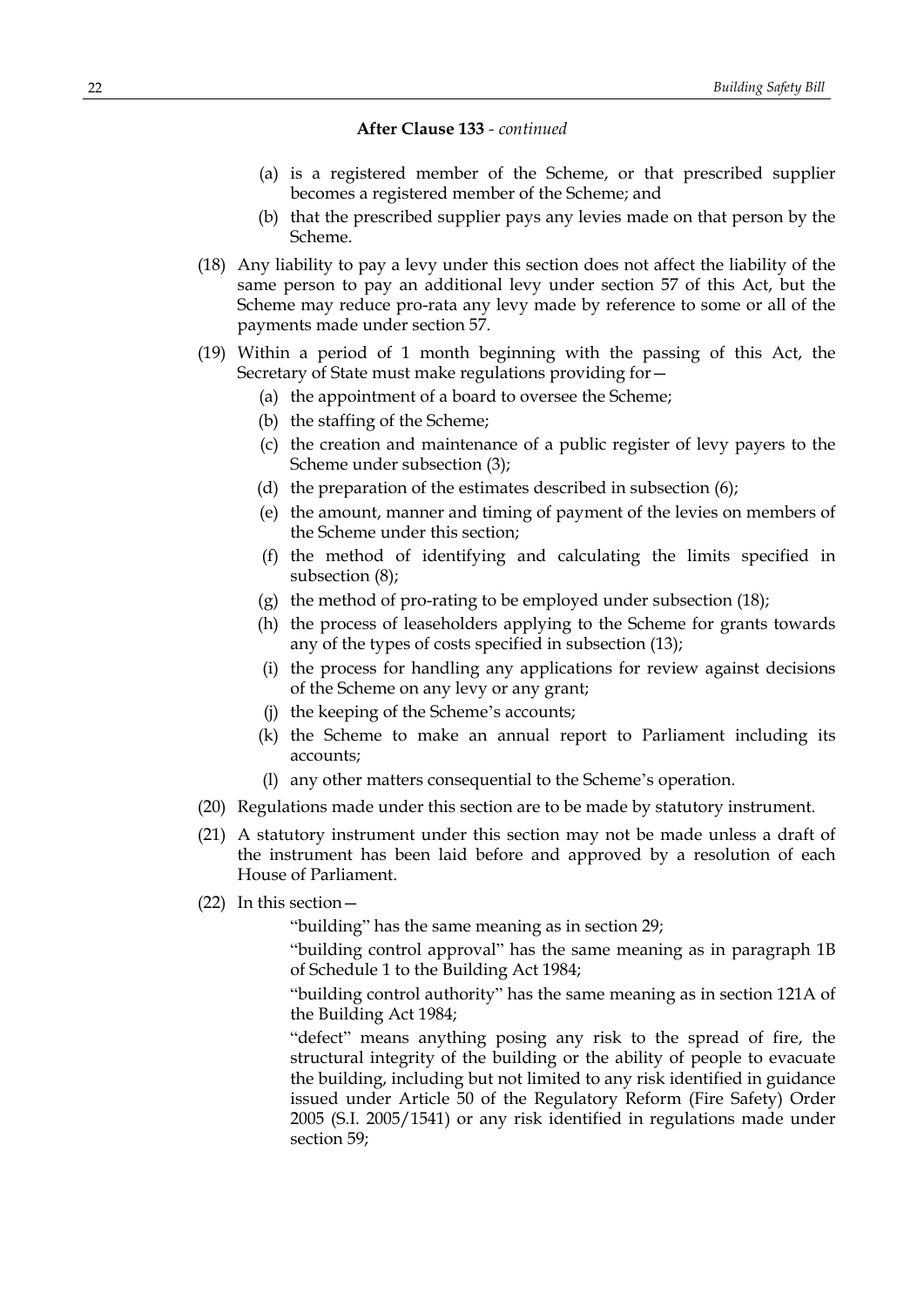"external wall" has the same meaning as in Article 6 of the Regulatory Reform (Fire Safety) Order 2005 (S.I. 2005/1541);

"higher-risk building" has the same meaning as in section 62;

"persons acting for the benefit of leaseholders" shall include the appropriate national authority or building control authority when acting under section 36A of the Building Act 1984;

"prescribed" means prescribed by regulations made by the Secretary of State;

"registered building control approver" has the same meaning as in section 42;

"regulated construction product" means any product subject to regulation from time to time under Schedule 11 to this Act;

"remediation" means any step taken to eradicate or to mitigate a defect, including employment of any person to temporarily assist in evacuation of any part of a building, and whether or not the defect in question existed at the date any residential unit in the building was first occupied; but remediation does not include anything required in consequence of omitting to effect reasonable repairs or maintenance to all or any part of the building over time, or anything which is the responsibility of an occupant of a residential unit within the building;

"residential unit" has the same meaning as in section 29.

(23) This section comes into force on the day this Act is passed."

#### *Member's explanatory statement*

*This probing amendment proposes that the government establishes a comprehensive prospective levy scheme on all developers of higher-risk buildings and all manufacturers and suppliers of regulated construction products. Money raised by the levy would go toward remediating defective buildings.*

**131** Insert the following new Clause—

#### **"Inquiry into leaseholder remedial costs**

- (1) Within a period of 30 days beginning on the day this Act is passed, the Secretary of State must—
	- (a) commence a statutory public inquiry under section 1 of the Inquiries Act 2005, to be known as the "Cladding Inquiry", and
	- (b) provide terms of reference for the Cladding Inquiry in accordance with this section.
- (2) The purpose of the Cladding Inquiry shall be to inquire into costs leaseholders have paid since 10 January 2022 and which are not recoverable by those leaseholders under this Act, any other enactment, or any public funding scheme relating to all or any of the following—
	- (a) remedial works of any kind to the external walls or internal common parts of any building containing two or more residential dwellings to eliminate a fire safety risk; and
	- (b) waking watch costs; and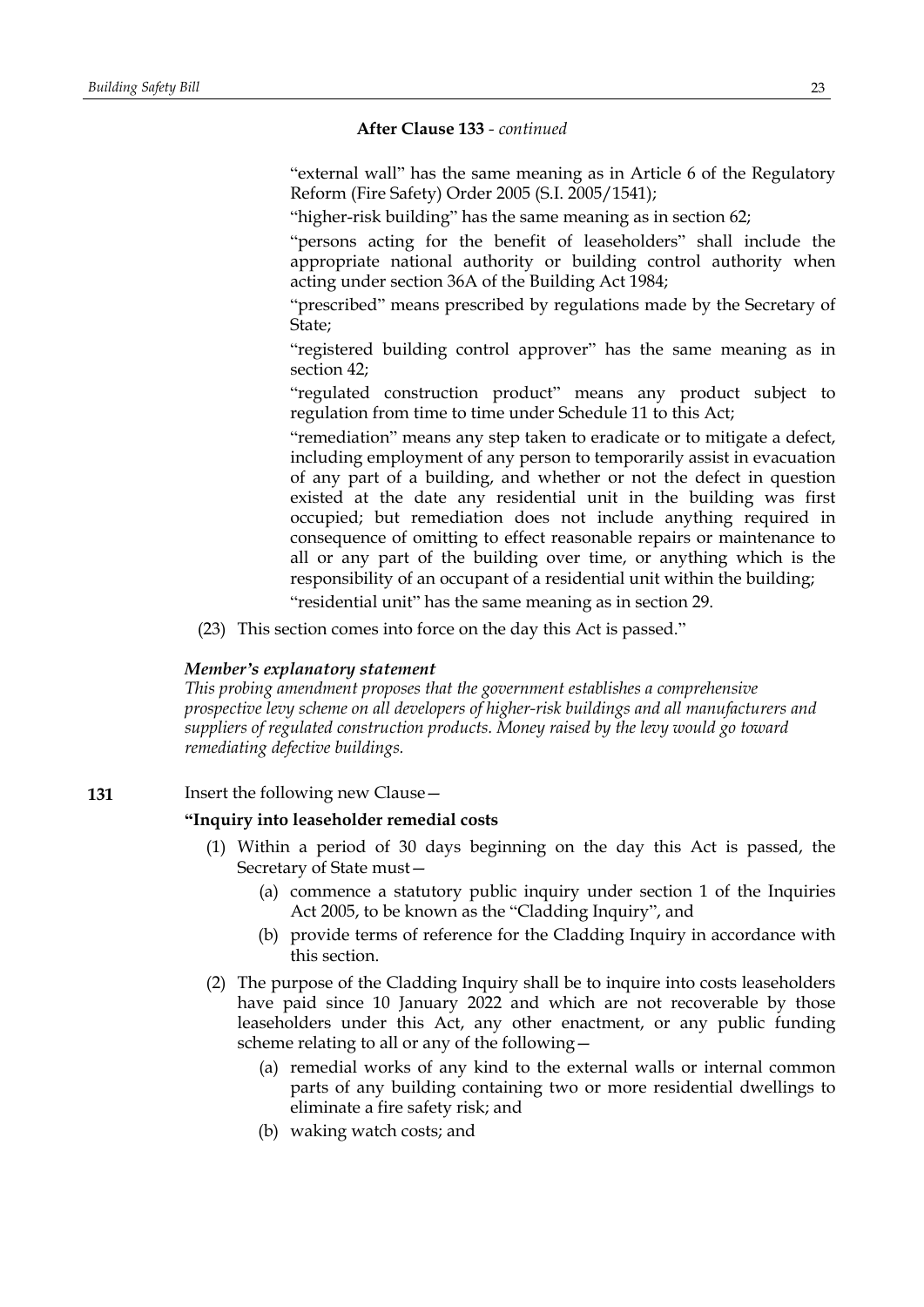- (c) increased buildings insurance relative to the premium for the same or similar insurance payable on or before 14 June 2017.
- (3) The Cladding Inquiry's terms of reference must also include—
	- (a) the obligation to make an interim report to the Secretary of State within 6 months of the setting-up date; and
	- (b) the obligation to make a final report within 18 months of the setting-up date.
- (4) In this section—

"fire safety risk" means a risk regarding the spread of fire, flame or smoke insofar as that risk affects the ordinary residential occupation of the building, to evacuate the building, or which affects the structural integrity of the building;

"setting-up date" has the same meaning as in section 4 of the Inquiries Act 2005.

(5) This section comes into force on the day this Act is passed."

### *Member's explanatory statement*

*This probing amendment proposes that the Secretary of State sets up a statutory public inquiry to make recommendations for the compensation of leaseholders who have paid fire safety remedial costs since the Commons First Reading of this Bill that they cannot otherwise recover.*

#### BARONESS NEVILLE-ROLFE

**132** Insert the following new Clause –

### **"Review of external wall fire assessments**

Within 12 months of the passing of this Act, the Secretary of State must review the process used by chartered surveyors for assessing external walls of tall buildings for fire risks, in particular the EWS1 form produced by the Royal Institute of Chartered Surveyors, and must lay a report before Parliament."

# BARONESS BENNETT OF MANOR CASTLE

**132A** Insert the following new Clause -

### **"Local authorities: impact of land contamination on building safety**

Local authorities must assess, within their local areas, the risk posed by land contamination to building safety."

# **132B** Insert the following new Clause—

#### **"Review of the impact of land contamination on building safety**

- (1) Within 12 months of the passing of this Act, the Secretary of State must publish a review of the impact of land contamination on building safety.
- (2) In conducting the review, the Secretary of State must consult with local authorities."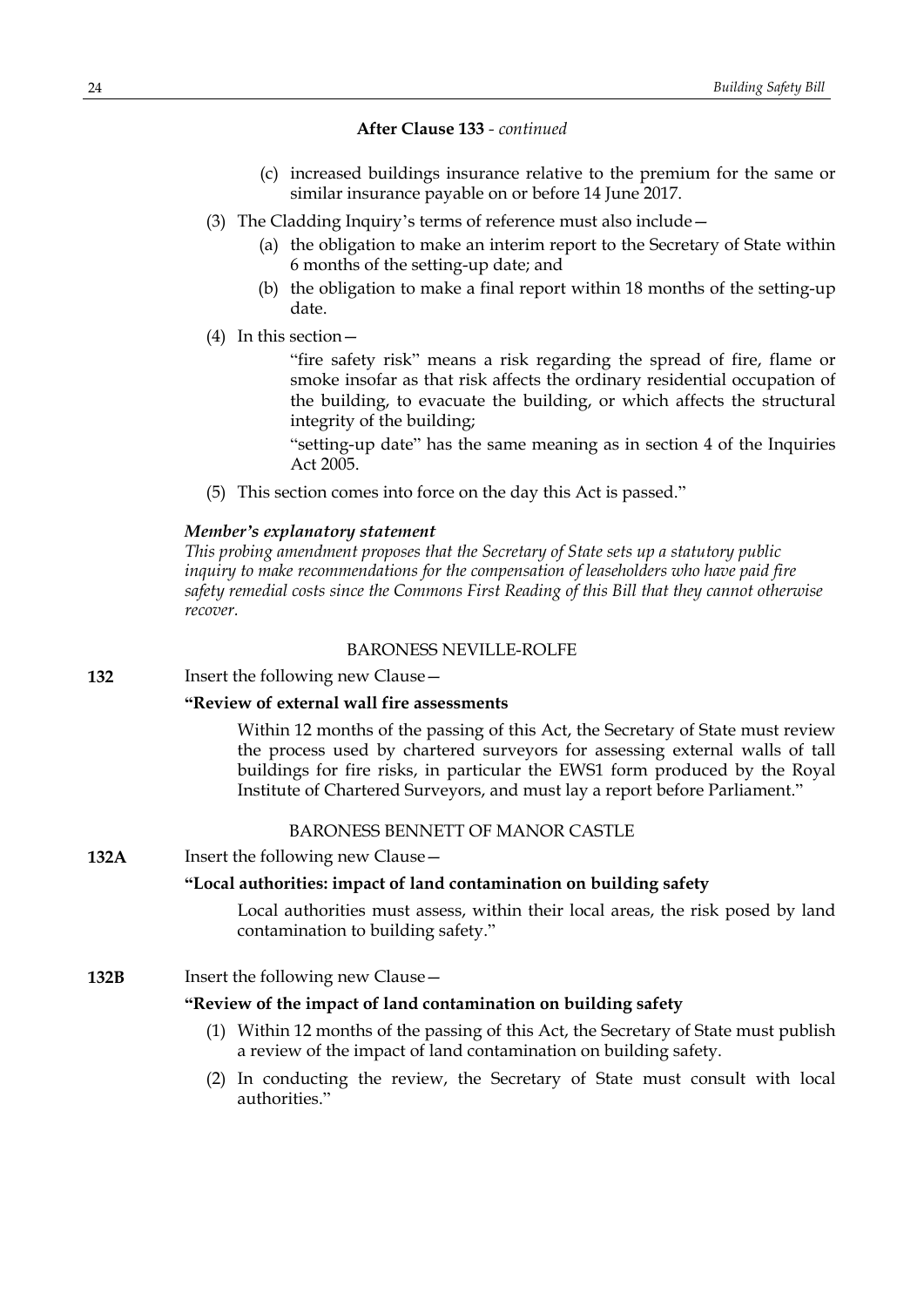#### **Clause 135**

#### LORD GREENHALGH

**133** Page 142, line 20, at end insert—

""building function" has the meaning given by section 3;"

#### *Member's explanatory statement*

*This amendment defines "building function" for the purposes of Clause 135.*

#### **After Clause 135**

#### BARONESS HAYMAN OF ULLOCK

### **134** Insert the following new Clause—

#### **"Annual data and transparency report**

- (1) The Secretary of State must, before the end of the period of 12 months beginning on the day this Act is passed, and every 12 months thereafter, publish an annual report on data collected as part of the implementation and monitoring of this Act.
- (2) The report must include details on steps taken by the Secretary of State to increase transparency as part of the implementation and monitoring of this Act."

# LORD SHIPLEY

### **135** Insert the following new Clause—

### **"Permitted development**

Nothing in the Town and Country Planning (General Permitted Development) (England) Order 2015 (S.I. 2015/596) permits development which would convert offices to residential accommodation if such development is contrary to the provisions of this Act."

#### BARONESS PINNOCK

#### **136** Insert the following new Clause -

#### **"Report on the built environment industry workforce**

- (1) The Secretary of State must, at least once every two years, lay a report before Parliament outlining the current state of the built environment industry workforce, in relation to its ability to uphold building safety.
- (2) This report must include, but is not limited to  $-$ 
	- (a) an independently verified assessment of fire risk assessor workforce numbers;
	- (b) a review of safety-related training available to and undertaken by  $-$ 
		- (i) building safety managers,
		- (ii) accountable persons,
		- (iii) responsible persons;
	- (c) an update on the impact of the regime established by this Act on the built environment industry culture with reference to—
		- (i) the building safety regulator,
		- (ii) the duty holder structure,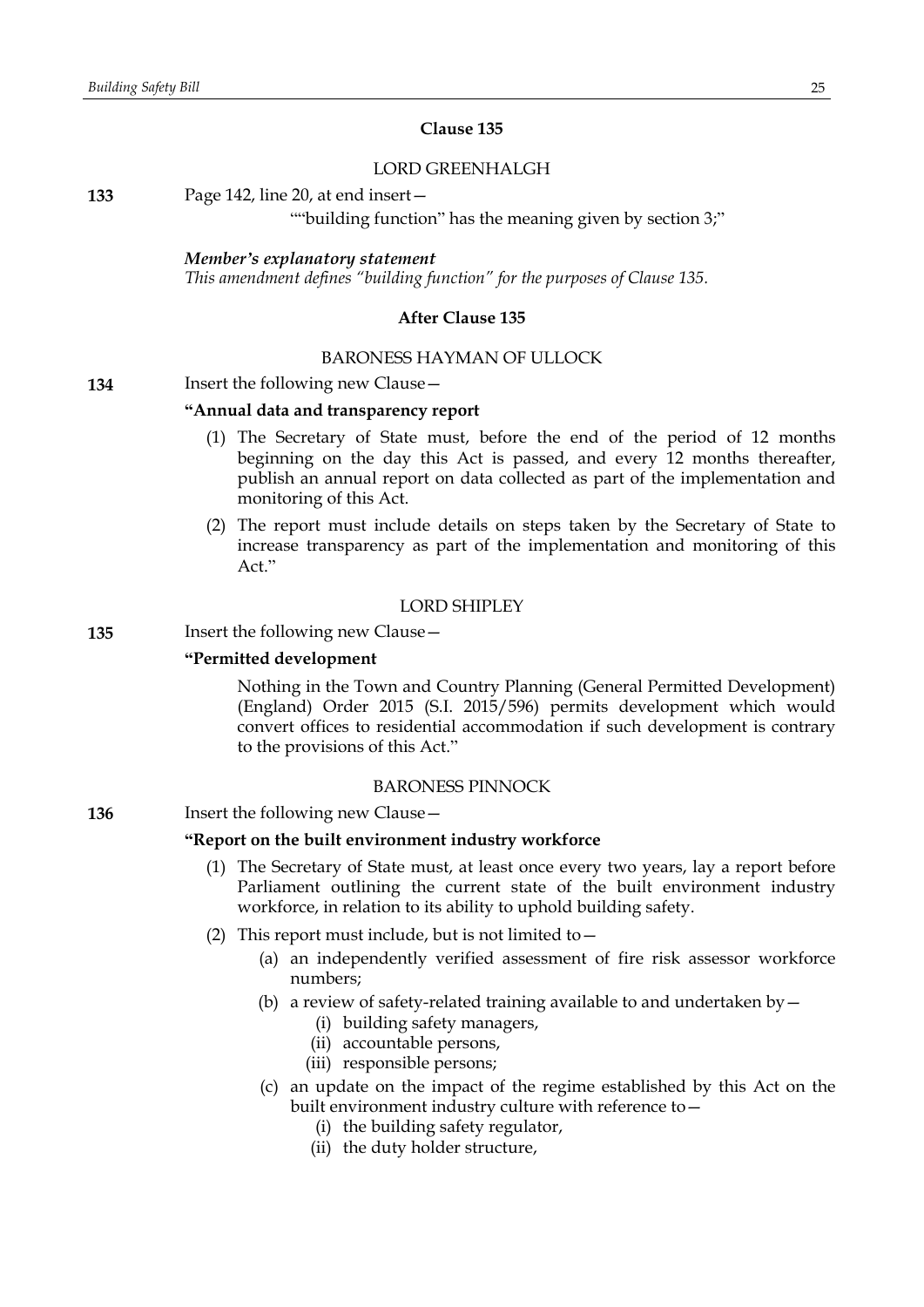- (iii) the gateway points,
- (iv) the 'golden thread', and
- (v) accountable persons.
- (3) The Secretary of State must consult the Health and Safety Executive, fire safety accreditors, local authorities, fire and rescue authorities, leasehold campaign groups, renters' unions, the built environment industry, and any other persons deemed necessary for the preparation of the report."

#### *Member's explanatory statement*

*This amendment would require the Government to publish regular assessments of the current state of the built environment industry workforce, in relation to its ability to uphold building safety.*

# LORD ABERDARE

# LORD BLENCATHRA

**136A** Insert the following new Clause –

### **"Review of safety impact of retention**

- (1) Within 12 months of the passing of this Act the Secretary of State must publish a review of the impact on building standards and safety of retention of payments due to sub-contractors by building contractors.
- (2) Matters which the review may consider include, but are not limited to  $-$ 
	- (a) cash flow difficulties sustained by sub-contractors as a result of retention,
	- (b) ability of sub-contractors, as a result of retention, to afford materials of a suitable quality for future contracts,
	- (c) ability of sub-contractors, as a result of retention, to recruit sufficiently qualified staff, and
	- (d) other factors which may cause sub-contractors to make savings on building standards and safety because of retention."

#### **Clause 137**

### LORD GREENHALGH

**137** Page 143, line 2, at end insert—

"(ba) sections (*Remediation of certain defects*) to (*Meeting remediation costs of insolvent landlord*) and Schedule (*Remediation costs under qualifying leases*) (remediation of certain defects);"

#### *Member's explanatory statement*

*This amendment provides for the new clauses and Schedule relating to the remediation of certain defects to bind the Crown.*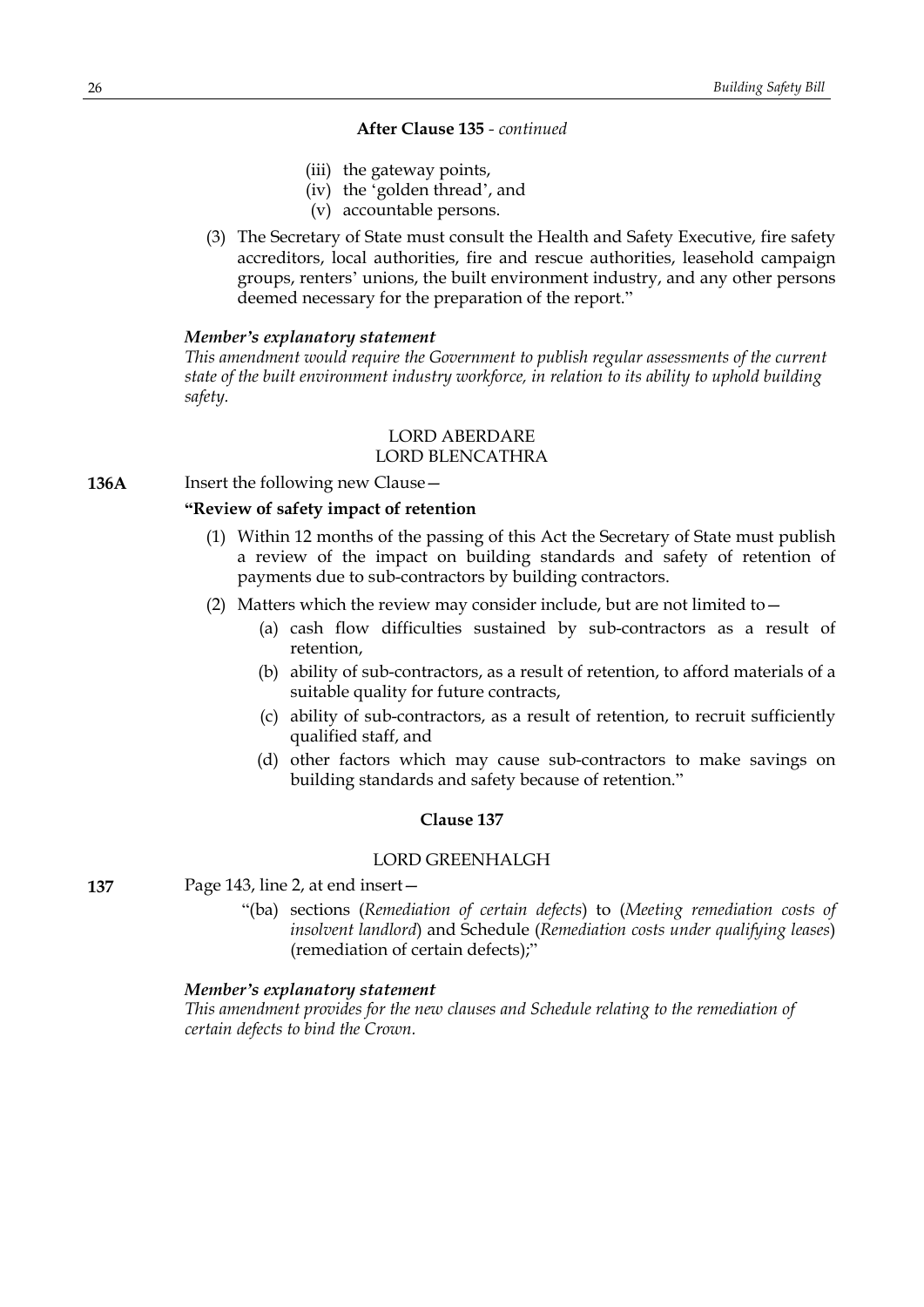# **After Clause 137**

# LORD GREENHALGH

**138** Insert the following new Clause—

# **"Application to Parliament**

- (1) The following provisions do not apply in relation to the Parliamentary Estate—
	- (a) sections 101, 102 and 105 (compliance notices under Part 4);
	- (b) paragraphs 1 to 3 of Schedule 2 (powers of entry of authorised officers).
- (2) If the Palace of Westminster (or any part of it) is a higher-risk building within the meaning of Part 4, for the purposes of that Part the accountable persons for the building are the Corporate Officer of the House of Lords and the Corporate Officer of the House of Commons, acting jointly.
- (3) No contravention by a Corporate Officer of a provision made by or under Part 2 or 4 makes the Corporate Officer criminally liable.
- (4) Subsection (3) does not affect the criminal liability of relevant members of the House of Lords staff or of the House of Commons staff (as defined by sections 194 and 195 of the Employment Rights Act 1996).
- (5) In subsection (3) "Corporate Officer" means—
	- (a) the Corporate Officer of the House of Lords,
	- (b) the Corporate Officer of the House of Commons, or
	- (c) the Corporate Officers acting jointly.
- (6) In this section "Parliamentary Estate" means any building or other premises occupied for the purposes of either House of Parliament."

# *Member's explanatory statement*

*This new Clause makes provision about the application of Parts 2 and 4 to Parliament.*

# **Clause 140**

### LORD GREENHALGH

**139** Page 144, line 19, after "71" insert ", (*Meaning of "relevant building"*)(2)(c), (*Remediation orders*)"

### *Member's explanatory statement*

*This amendment provides for the draft affirmative procedure to apply to certain regulations.*

**140** Page 144, line 21, at end insert "or paragraph 4, 12 or 13 of Schedule (*Remediation costs under qualifying leases*),"

# *Member's explanatory statement*

*This amendment provides for the draft affirmative procedure to apply to certain regulations.*

# **141** Page 144, line 30, at end insert—

"(g) regulations under section (*Costs contribution notices*),".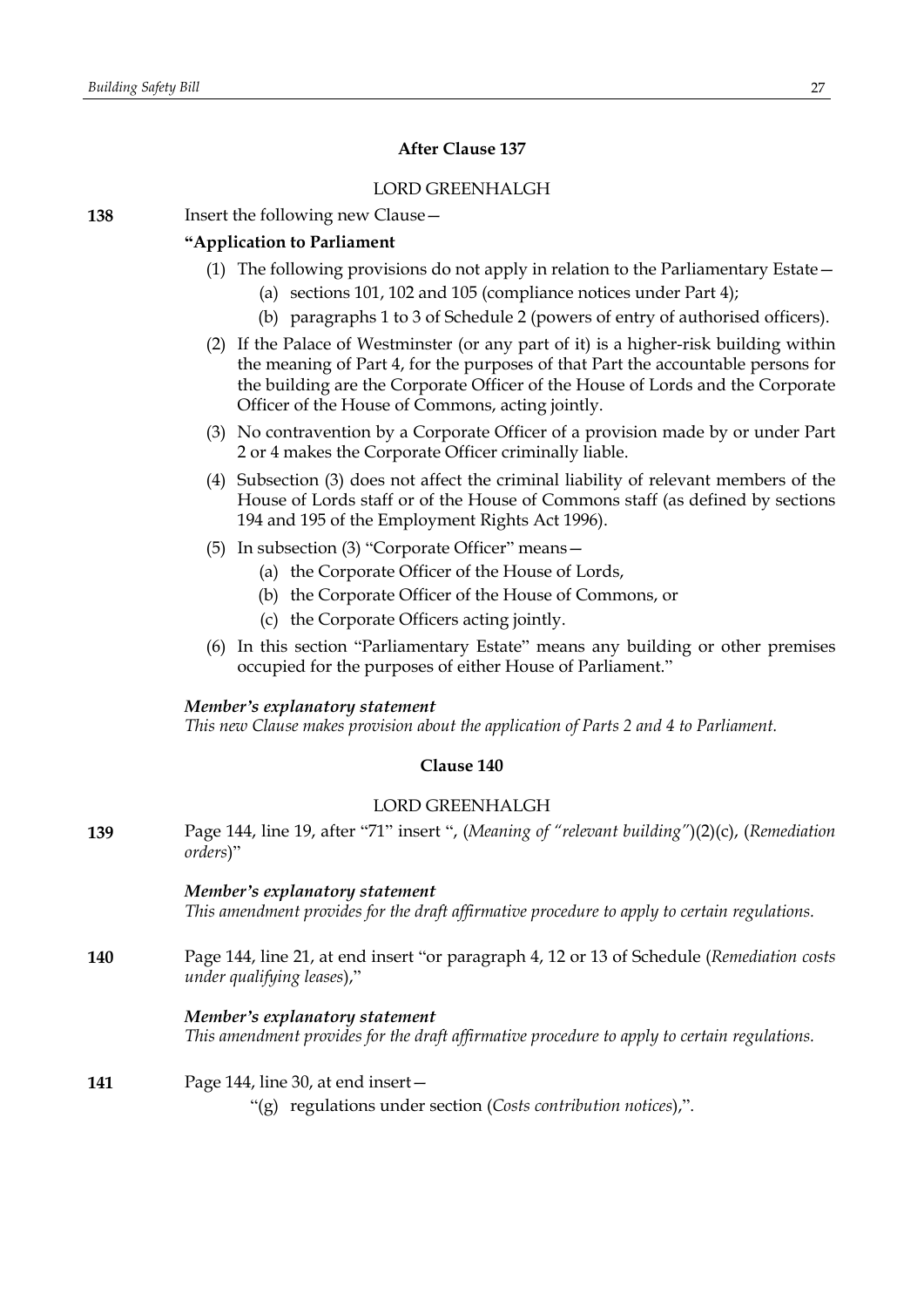### *Member's explanatory statement*

*This amendment makes provision for regulations under the new Clause relating to costs contribution notices to be subject to the draft affirmative procedure.*

#### **Clause 141**

#### LORD GREENHALGH

**142** Page 144, line 41, at end insert—

"(ba) sections 120 to 127 and Schedule 9 (new homes ombudsman scheme);"

#### *Member's explanatory statement*

*This amendment provides for certain provisions about the new homes ombudsman scheme to form part of the law of England and Wales, Scotland and Northern Ireland.*

**143** Page 145, line 4, leave out subsection (3) and insert—

"(3) Section 2(2) and Schedule 1 (amendments of the Health and Safety at Work etc Act 1974) extend to England and Wales and Scotland."

### *Member's explanatory statement*

*This amendment is consequential on the amendment to page 144, line 41 that appears in the Minister's name, providing for the new homes provisions to form part of the law of England and Wales, Scotland and Northern Ireland.*

# **Clause 142**

### LORD GREENHALGH

| 144 | Page 145, line 32, at end insert- |
|-----|-----------------------------------|
|-----|-----------------------------------|

"(ca) section (*Liability relating to cladding products)* and section (*Liability for failures relating to construction products: limitation)*;"

#### *Member's explanatory statement*

*This amendment provides for the Clauses mentioned to come into force two months after Royal Assent.*

**145** Page 145, line 32, at end insert—

"(cb) section (*Costs contribution notices*) and Schedule (*Costs contribution notices*) (costs contribution notices);"

#### *Member's explanatory statement*

*This amendment provides for the new Clause and Schedule relating to costs contribution notices to come into force two months after Royal Assent.*

**146** Page 146, line 18, leave out ", 39 and 86 to 88" and insert "and 87 to 89"

#### *Member's explanatory statement*

*This amendment is consequential on the first amendment of Schedule 5 in the name of the Minister (and also corrects the numbering of the paragraphs referred to).*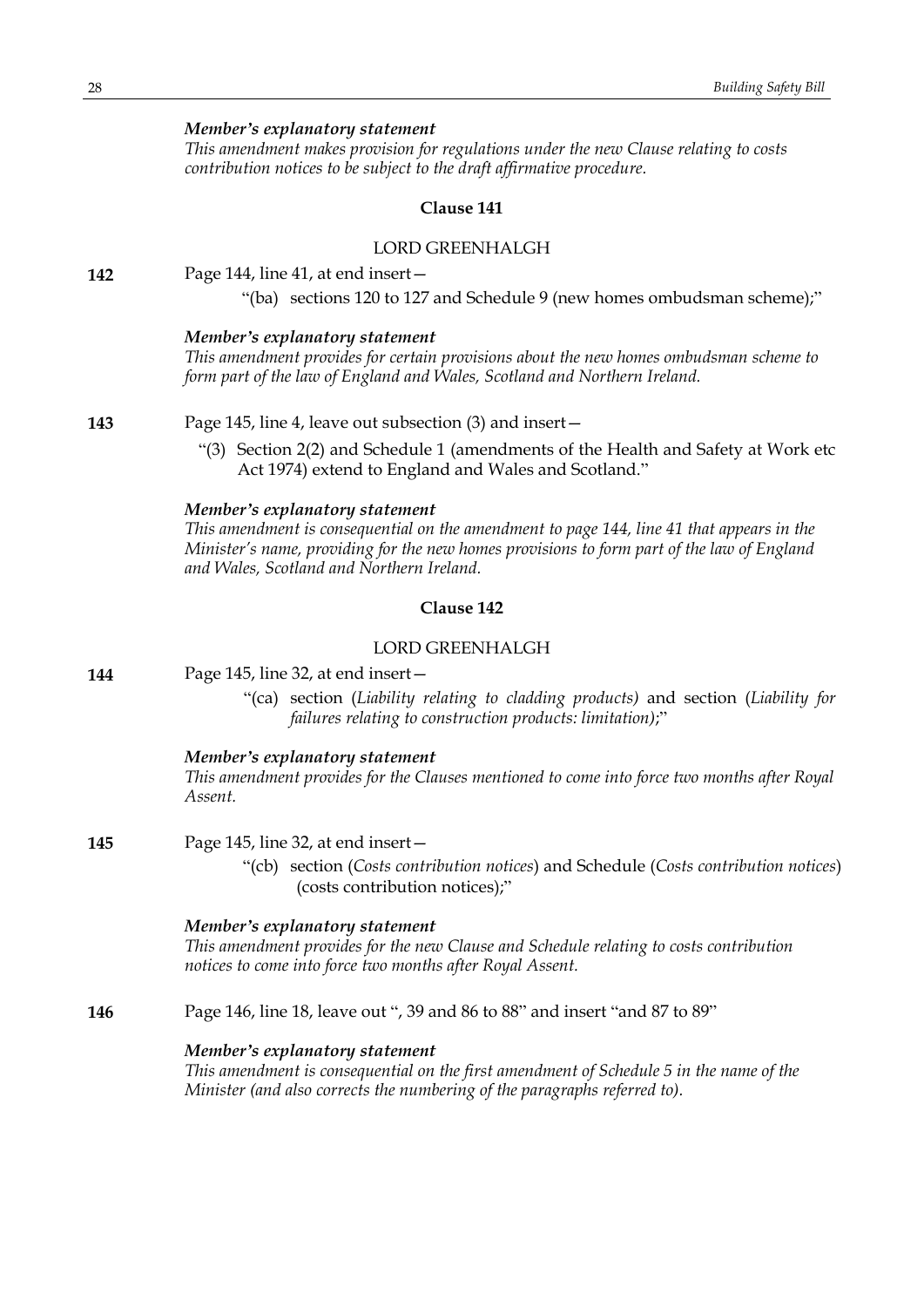#### BARONESS NEVILLE-ROLFE

- **147** Page 146, line 32, at end insert—
	- "(5A) Regulations may not be made to appoint a day on which sections (*Remediation of certain defects*) to (*Building liability orders: associates*) come into force until the Secretary of State has published a detailed impact assessment on all the business likely to be affected by those provisions."

#### **Clause 1**

### BARONESS GREY-THOMPSON BARONESS BRINTON

**147A** Page 1, line 5, after "people" insert "including disabled people"

#### *Member's explanatory statement*

*This amendment is intended to ensure the Secretary of State has particular regard to the needs of disabled people.*

### **After Clause 1**

### LORD BLENCATHRA

**148** Insert the following new Clause -

### **"Implementation of Act: the building safety objectives**

- (1) The Secretary of State must, in implementing the provisions of this Act, have regard to the building safety objectives.
- (2) Any person on whom functions have been conferred under or by virtue of this Act must, in exercising those functions, have regard to the building safety objectives.
- (3) The building safety objectives are as follows.
- (4) The time objective is that high-rise buildings in England and Wales which are fitted with dangerous and unsafe cladding should be made safe with regard to that cladding as soon as is practicable.
- (5) The accountability objective is that mechanisms should be in operation which enable persons in England and Wales who have manufactured products which have endangered the safety of high-rise buildings, and persons in the United Kingdom who have developed dangerous high-rise buildings, to be held accountable for those actions.
- (6) The building assessment objective is that assessments of building safety should be proportionate.
- (7) The leaseholder protection objective is that leaseholders should—
	- (a) not pay a disproportionate amount of the costs of remedying building safety defects with regard to their leasehold property,
	- (b) not suffer disadvantage from those failures with respect to being able to sub-let their properties, and
	- (c) be protected from forfeiture and eviction due to those costs.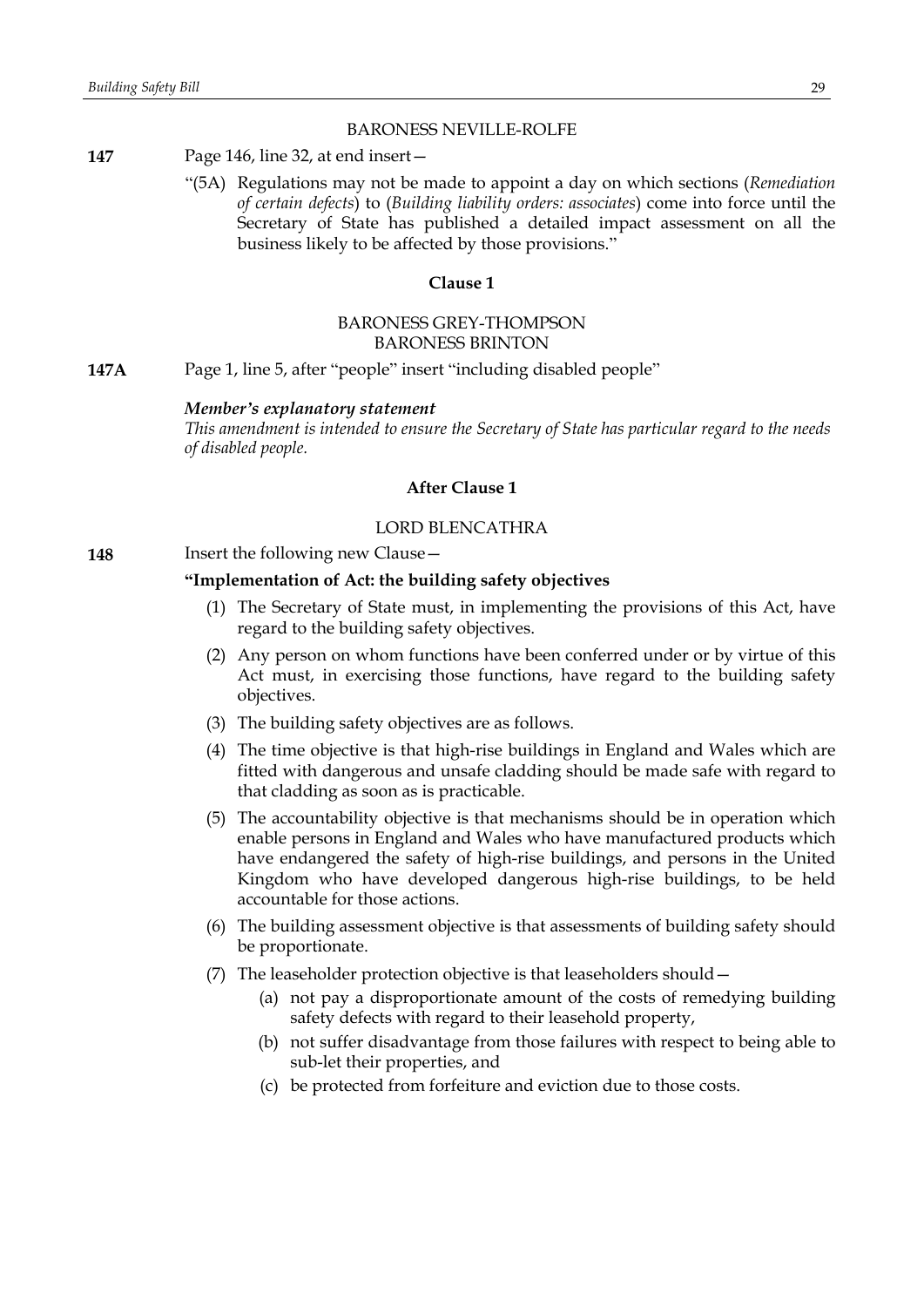- (8) The building safety mitigation objective is that where a high-rise building can be made safe through the use of mitigations such as water sprinklers and fire alarms, these mitigations should be used in preference to remediation work where that remediation work would be more costly than the mitigations, and in preference to waking watches where those watches would be more costly than the mitigations.
- (9) The developer responsibility objective is that where persons in England and Wales have developed dangerous high-rise buildings, they should be responsible, in financial and practical terms, for the mitigations or remediations required to make those buildings safe.
- (10) The leaseholder information objective is that leaseholders who own leasehold property in dangerous high-rise buildings should have access to comprehensive information about their rights with regard to those buildings being made safe.
- (11) The building assessor indemnification objective is that building assessors who conduct external wall assessments should be audited and indemnified in such a way that they can exercise balanced professional judgement about external walls.
- (12) The building industry responsibility objective is that persons in England and Wales who have manufactured products which have endangered the safety of high-rise buildings, and persons in England and Wales who have developed dangerous high-rise buildings, should as far as possible meet the costs arising from that endangerment and from making those high-rise buildings safe."

### LORD STUNELL

### BARONESS PINNOCK

**149** Insert the following new Clause –

# **"Report on safety of people in or about buildings**

- (1) The Secretary of State must—
	- (a) for the period of two years beginning with the commencement of this section, and
	- (b) for each succeeding period of two years,

prepare a report on progress in England during the period in connection with the purposes set out in section 1(1).

- (2) A report under this section must in particular deal with—
	- (a) building regulations made during the period for any of those purposes;
	- (b) proposals current at the end of the period to make building regulations for any of those purposes;
	- (c) effects or likely effects of regulations or proposals dealt with in the report under paragraphs (a) and (b);
	- (d) proposals submitted by the building safety regulator to the Secretary of State but not proceeded with during the period;
	- (e) overall changes during the period in—
		- (i) the building types and number of buildings deemed higher-risk by virtue of section 62;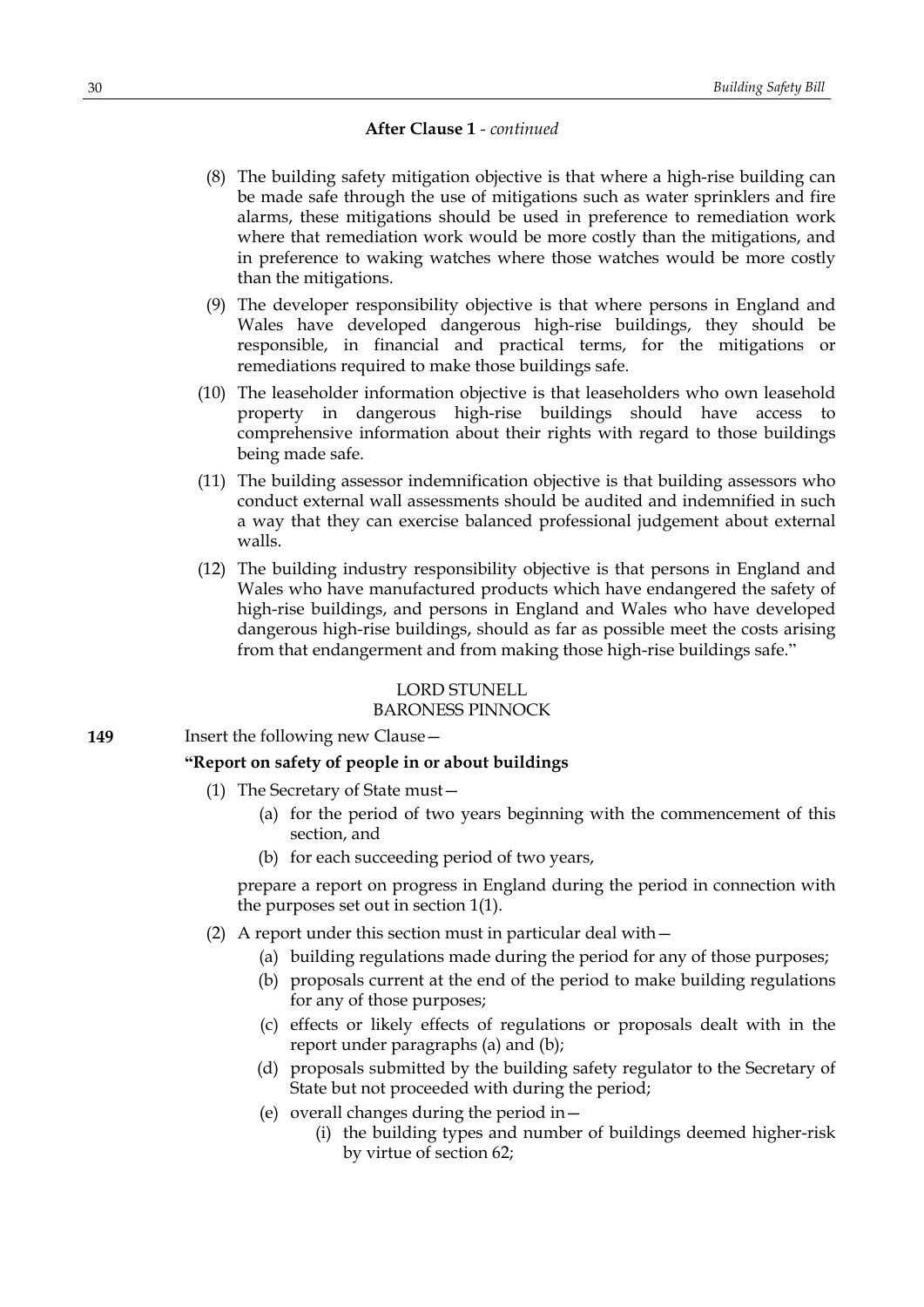- (ii) the proportion of higher-risk buildings without a building assessment certificate displayed in accordance with section 79;
- (iii) the efficacy of the building regulatory system for buildings other than higher-risk buildings in achieving the purposes set out in section 1(1);
- (iv) the number of persons who are currently certified Fire Risk Assessors and Building Safety Managers.
- (3) The Secretary of State must lay before Parliament a copy of each report prepared under this section."

#### *Member's explanatory statement*

*This new Clause seeks to ensure transparency and accountability to Parliament of the enhanced building regulation regimes.*